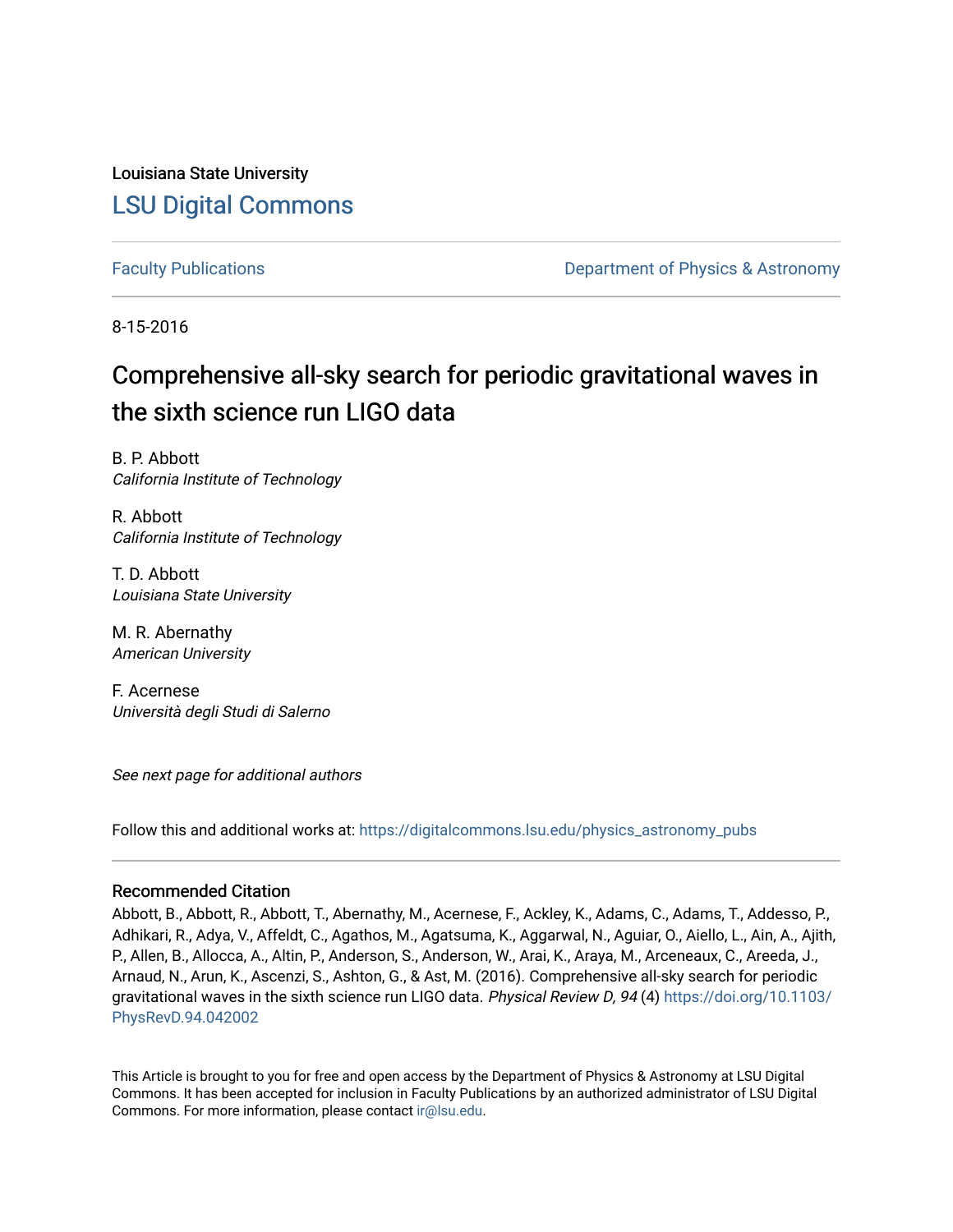## Authors

B. P. Abbott, R. Abbott, T. D. Abbott, M. R. Abernathy, F. Acernese, K. Ackley, C. Adams, T. Adams, P. Addesso, R. X. Adhikari, V. B. Adya, C. Affeldt, M. Agathos, K. Agatsuma, N. Aggarwal, O. D. Aguiar, L. Aiello, A. Ain, P. Ajith, B. Allen, A. Allocca, P. A. Altin, S. B. Anderson, W. G. Anderson, K. Arai, M. C. Araya, C. C. Arceneaux, J. S. Areeda, N. Arnaud, K. G. Arun, S. Ascenzi, G. Ashton, and M. Ast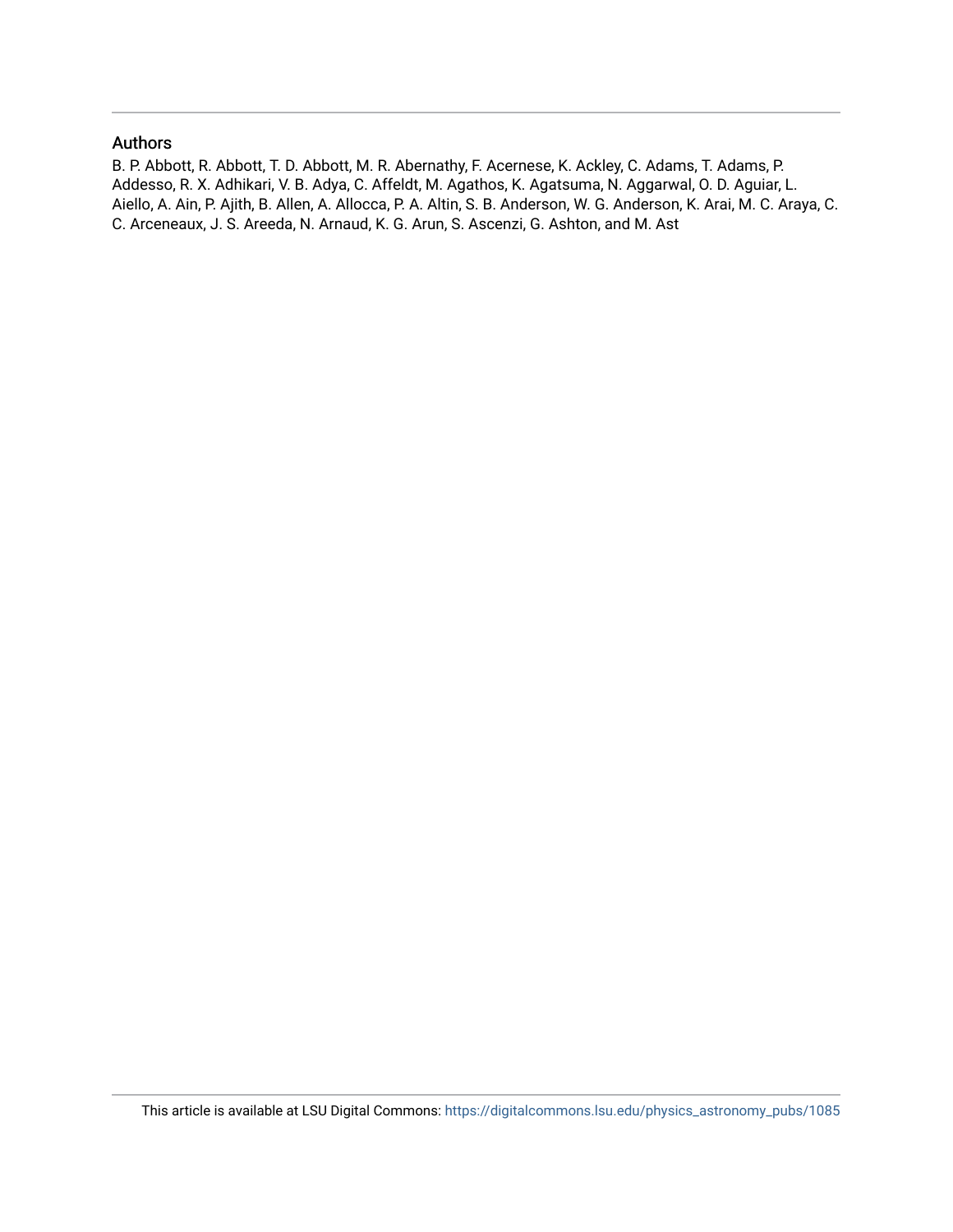

# CHORUS

This is the accepted manuscript made available via CHORUS. The article has been published as:

Comprehensive all-sky search for periodic gravitational waves in the sixth science run LIGO data B. P. Abbott et al. (LIGO Scientific Collaboration and Virgo Collaboration) Phys. Rev. D **94**, 042002 — Published 15 August 2016 DOI: [10.1103/PhysRevD.94.042002](http://dx.doi.org/10.1103/PhysRevD.94.042002)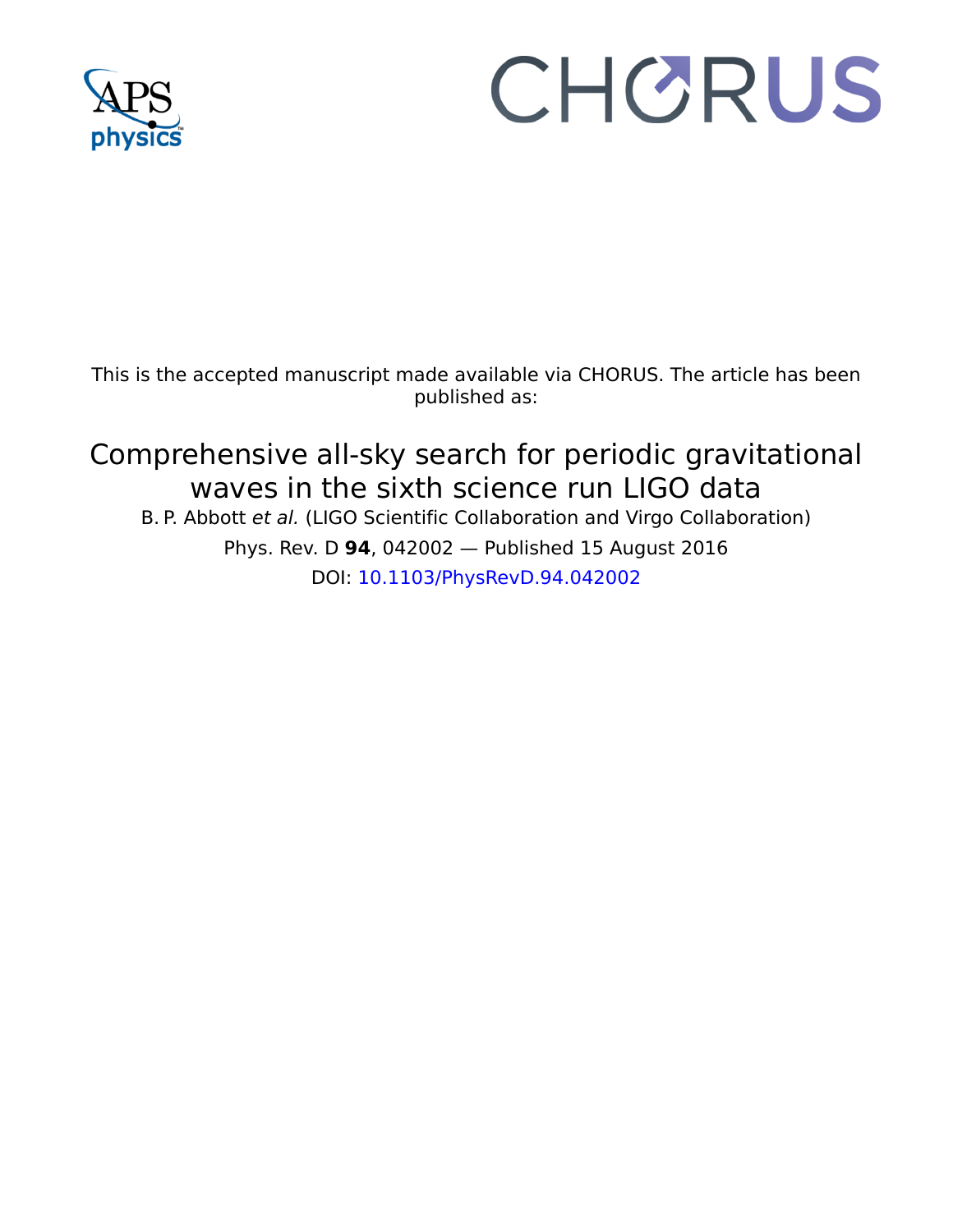# Comprehensive All-sky Search for Periodic Gravitational Waves in the Sixth Science Run LIGO Data

B. P. Abbott,<sup>1</sup> R. Abbott,<sup>1</sup> T. D. Abbott,<sup>2</sup> M. R. Abernathy,<sup>3</sup> F. Acernese,<sup>4,5</sup> K. Ackley,<sup>6</sup> C. Adams,<sup>7</sup> T. Adams,<sup>8</sup> P. Addesso, <sup>9</sup> R. X. Adhikari,<sup>1</sup> V. B. Adya,<sup>10</sup> C. Affeldt,<sup>10</sup> M. Agathos,<sup>11</sup> K. Agatsuma,<sup>11</sup> N. Aggarwal,<sup>12</sup> O. D. Aguiar,<sup>13</sup> L. Aiello,<sup>14,15</sup> A. Ain,<sup>16</sup> P. Ajith,<sup>17</sup> B. Allen,<sup>10,18,19</sup> A. Allocca,<sup>20,21</sup> P. A. Altin,<sup>22</sup> S. B. Anderson,<sup>1</sup> W. G. Anderson,<sup>18</sup> K. Arai,<sup>1</sup> M. C. Araya,<sup>1</sup> C. C. Arceneaux,<sup>23</sup> J. S. Areeda,<sup>24</sup> N. Arnaud,<sup>25</sup> K. G. Arun,<sup>26</sup> S. Ascenzi,<sup>27,15</sup> G. Ashton,<sup>28</sup> M. Ast,<sup>29</sup> S. M. Aston,<sup>7</sup> P. Astone,<sup>30</sup> P. Aufmuth,<sup>19</sup> C. Aulbert,<sup>10</sup> S. Babak,<sup>31</sup> P. Bacon,<sup>32</sup> M. K. M. Bader,<sup>11</sup> P. T. Baker,<sup>33</sup> F. Baldaccini,<sup>34,35</sup> G. Ballardin,<sup>36</sup> S. W. Ballmer,<sup>37</sup> J. C. Barayoga,<sup>1</sup> S. E. Barclay,<sup>38</sup> B. C. Barish,<sup>1</sup> D. Barker,<sup>39</sup> F. Barone,<sup>4,5</sup> B. Barr,<sup>38</sup> L. Barsotti,<sup>12</sup> M. Barsuglia,<sup>32</sup> D. Barta,<sup>40</sup> J. Bartlett,<sup>39</sup> I. Bartos,<sup>41</sup> R. Bassiri,<sup>42</sup> A. Basti,<sup>20,21</sup> J. C. Batch,<sup>39</sup> C. Baune,<sup>10</sup> V. Bavigadda,<sup>36</sup> M. Bazzan,<sup>43,44</sup> M. Bejger,<sup>45</sup> A. S. Bell,<sup>38</sup> B. K. Berger,<sup>1</sup> G. Bergmann,<sup>10</sup> C. P. L. Berry,<sup>46</sup> D. Bersanetti,<sup>47,48</sup> A. Bertolini,<sup>11</sup> J. Betzwieser,<sup>7</sup> S. Bhagwat,<sup>37</sup> R. Bhandare,<sup>49</sup> I. A. Bilenko,<sup>50</sup> G. Billingsley,<sup>1</sup> J. Birch,<sup>7</sup> R. Birney,<sup>51</sup> S. Biscans,<sup>12</sup> A. Bisht,<sup>10,19</sup> M. Bitossi,<sup>36</sup> C. Biwer,<sup>37</sup> M. A. Bizouard,<sup>25</sup> J. K. Blackburn,<sup>1</sup> C. D. Blair,<sup>52</sup> D. G. Blair,<sup>52</sup> R. M. Blair,<sup>39</sup> S. Bloemen,<sup>53</sup> O. Bock,<sup>10</sup> M. Boer,<sup>54</sup> G. Bogaert,<sup>54</sup> C. Bogan,<sup>10</sup> A. Bohe,<sup>31</sup> C. Bond,<sup>46</sup> F. Bondu,<sup>55</sup> R. Bonnand,<sup>8</sup> B. A. Boom,<sup>11</sup> R. Bork,<sup>1</sup> V. Boschi,<sup>20,21</sup> S. Bose,<sup>56,16</sup> Y. Bouffanais,<sup>32</sup> A. Bozzi,<sup>36</sup> C. Bradaschia,<sup>21</sup> P. R. Brady,<sup>18</sup> V. B. Braginsky,<sup>50</sup> M. Branchesi,<sup>57,58</sup> J. E. Brau,<sup>59</sup> T. Briant,<sup>60</sup> A. Brillet,<sup>54</sup> M. Brinkmann,<sup>10</sup> V. Brisson,<sup>25</sup> P. Brockill,<sup>18</sup> J. E. Broida,<sup>61</sup> A. F. Brooks,<sup>1</sup> D. A. Brown,<sup>37</sup> D. D. Brown,<sup>46</sup> N. M. Brown,<sup>12</sup> S. Brunett,<sup>1</sup> C. C. Buchanan,<sup>2</sup> A. Buikema,<sup>12</sup> T. Bulik,<sup>62</sup> H. J. Bulten,<sup>63,11</sup> A. Buonanno,<sup>31,64</sup> D. Buskulic,<sup>8</sup> C. Buy,<sup>32</sup> R. L. Byer,<sup>42</sup> M. Cabero,<sup>10</sup> L. Cadonati,<sup>65</sup> G. Cagnoli,<sup>66,67</sup> C. Cahillane,<sup>1</sup> J. Calderón Bustillo,<sup>65</sup> T. Callister,<sup>1</sup> E. Calloni,<sup>68,5</sup> J. B. Camp,<sup>69</sup> K. C. Cannon,<sup>70</sup> J. Cao,<sup>71</sup> C. D. Capano,<sup>10</sup> E. Capocasa,<sup>32</sup> F. Carbognani,<sup>36</sup> S. Caride,<sup>72</sup> J. Casanueva Diaz,<sup>25</sup> C. Casentini,<sup>27,15</sup> S. Caudill,<sup>18</sup> M. Cavaglià,<sup>23</sup> F. Cavalier,<sup>25</sup> R. Cavalieri,<sup>36</sup> G. Cella,<sup>21</sup> C. B. Cepeda,<sup>1</sup> L. Cerboni Baiardi,<sup>57,58</sup> G. Cerretani,<sup>20,21</sup> E. Cesarini,<sup>27,15</sup> M. Chan,<sup>38</sup> S. Chao,<sup>73</sup> P. Charlton,<sup>74</sup> E. Chassande-Mottin,<sup>32</sup> B. D. Cheeseboro,<sup>75</sup> H. Y. Chen,<sup>76</sup> Y. Chen,<sup>77</sup> C. Cheng,<sup>73</sup> A. Chincarini,<sup>48</sup> A. Chiummo,<sup>36</sup> H. S. Cho,<sup>78</sup> M. Cho,<sup>64</sup> J. H. Chow,<sup>22</sup> N. Christensen,<sup>61</sup> Q. Chu,<sup>52</sup> S. Chua,<sup>60</sup> S. Chung,<sup>52</sup> G. Ciani,<sup>6</sup> F. Clara,<sup>39</sup> J. A. Clark,<sup>65</sup> F. Cleva,<sup>54</sup> E. Coccia,<sup>27,14</sup> P.-F. Cohadon,<sup>60</sup> A. Colla,<sup>79,30</sup> C. G. Collette,<sup>80</sup> L. Cominsky,<sup>81</sup> M. Constancio Jr.,<sup>13</sup> A. Conte,79,<sup>30</sup> L. Conti,<sup>44</sup> D. Cook,<sup>39</sup> T. R. Corbitt,<sup>2</sup> N. Cornish,<sup>33</sup> A. Corsi,<sup>72</sup> S. Cortese,<sup>36</sup> C. A. Costa,<sup>13</sup> M. W. Coughlin,<sup>61</sup> S. B. Coughlin,<sup>82</sup> J.-P. Coulon,<sup>54</sup> S. T. Countryman,<sup>41</sup> P. Couvares,<sup>1</sup> E. E. Cowan,<sup>65</sup> D. M. Coward,<sup>52</sup> M. J. Cowart,<sup>7</sup> D. C. Coyne,<sup>1</sup> R. Coyne,<sup>72</sup> K. Craig,<sup>38</sup> J. D. E. Creighton,<sup>18</sup> T. Creighton,<sup>87</sup> J. Cripe,<sup>2</sup> S. G. Crowder,<sup>83</sup> A. Cumming,<sup>38</sup> L. Cunningham,<sup>38</sup> E. Cuoco,<sup>36</sup> T. Dal Canton,<sup>10</sup> S. L. Danilishin,<sup>38</sup> S. D'Antonio,<sup>15</sup> K. Danzmann,<sup>19,10</sup> N. S. Darman,<sup>84</sup> A. Dasgupta,<sup>85</sup> C. F. Da Silva Costa,<sup>6</sup> V. Dattilo,<sup>36</sup> I. Dave,<sup>49</sup> M. Davier,<sup>25</sup> G. S. Davies,<sup>38</sup> E. J. Daw,<sup>86</sup> R. Day,<sup>36</sup> S. De,<sup>37</sup> D. DeBra,<sup>42</sup> G. Debreczeni,<sup>40</sup> J. Degallaix,<sup>66</sup> M. De Laurentis,<sup>68,5</sup> S. Deléglise,<sup>60</sup> W. Del Pozzo,<sup>46</sup> T. Denker,<sup>10</sup> T. Dent,<sup>10</sup> V. Dergachev,<sup>1</sup> R. De Rosa,<sup>68,5</sup> R. T. DeRosa,<sup>7</sup> R. DeSalvo,<sup>9</sup> R. C. Devine,<sup>75</sup> S. Dhurandhar,<sup>16</sup> M. C. Díaz, <sup>87</sup> L. Di Fiore,<sup>5</sup> M. Di Giovanni, 88,89 T. Di Girolamo, <sup>68,5</sup> A. Di Lieto, <sup>20,21</sup> S. Di Pace, <sup>79,30</sup> I. Di Palma,<sup>31,79,30</sup> A. Di Virgilio,<sup>21</sup> V. Dolique,<sup>66</sup> F. Donovan,<sup>12</sup> K. L. Dooley,<sup>23</sup> S. Doravari,<sup>10</sup> R. Douglas,<sup>38</sup> T. P. Downes,<sup>18</sup> M. Drago,<sup>10</sup> R. W. P. Drever,<sup>1</sup> J. C. Driggers,<sup>39</sup> M. Ducrot,<sup>8</sup> S. E. Dwyer,<sup>39</sup> T. B. Edo,<sup>86</sup> M. C. Edwards, <sup>61</sup> A. Effler, <sup>7</sup> H.-B. Eggenstein, <sup>10</sup> P. Ehrens, <sup>1</sup> J. Eichholz, <sup>6,1</sup> S. S. Eikenberry, <sup>6</sup> W. Engels, <sup>77</sup> R. C. Essick,<sup>12</sup> T. Etzel,<sup>1</sup> M. Evans,<sup>12</sup> T. M. Evans,<sup>7</sup> R. Everett,<sup>90</sup> M. Factourovich,<sup>41</sup> V. Fafone,<sup>27,15</sup> H. Fair,<sup>37</sup> S. Fairhurst,<sup>91</sup> X. Fan,<sup>71</sup> Q. Fang,<sup>52</sup> S. Farinon,<sup>48</sup> B. Farr,<sup>76</sup> W. M. Farr,<sup>46</sup> M. Favata,<sup>92</sup> M. Fays,<sup>91</sup> H. Fehrmann,<sup>10</sup> M. M. Fejer, <sup>42</sup> E. Fenyvesi, <sup>93</sup> I. Ferrante, <sup>20,21</sup> E. C. Ferreira, <sup>13</sup> F. Ferrini, <sup>36</sup> F. Fidecaro, <sup>20,21</sup> I. Fiori, <sup>36</sup> D. Fiorucci, <sup>32</sup> R. P. Fisher,<sup>37</sup> R. Flaminio,<sup>66,94</sup> M. Fletcher,<sup>38</sup> J.-D. Fournier,<sup>54</sup> S. Frasca,<sup>79,30</sup> F. Frasconi,<sup>21</sup> Z. Frei,<sup>93</sup> A. Freise,<sup>46</sup> R. Frey,<sup>59</sup> V. Frey,<sup>25</sup> P. Fritschel,<sup>12</sup> V. V. Frolov,<sup>7</sup> P. Fulda,<sup>6</sup> M. Fyffe,<sup>7</sup> H. A. G. Gabbard,<sup>23</sup> J. R. Gair,<sup>95</sup> L. Gammaitoni,<sup>34</sup> S. G. Gaonkar,<sup>16</sup> F. Garufi,<sup>68,5</sup> G. Gaur,<sup>96,85</sup> N. Gehrels,<sup>69</sup> G. Gemme,<sup>48</sup> P. Geng,<sup>87</sup> E. Genin,<sup>36</sup> A. Gennai,<sup>21</sup> J. George,<sup>49</sup> L. Gergely,<sup>97</sup> V. Germain,<sup>8</sup> Abhirup Ghosh,<sup>17</sup> Archisman Ghosh,<sup>17</sup> S. Ghosh,<sup>53,11</sup> J. A. Giaime,<sup>2,7</sup> K. D. Giardina,<sup>7</sup> A. Giazotto,<sup>21</sup> K. Gill,<sup>98</sup> A. Glaefke,<sup>38</sup> E. Goetz,<sup>39</sup> R. Goetz,<sup>6</sup> L. Gondan,<sup>93</sup> G. González,<sup>2</sup> J. M. Gonzalez Castro,<sup>20,21</sup> A. Gopakumar,<sup>99</sup> N. A. Gordon,<sup>38</sup> M. L. Gorodetsky,<sup>50</sup> S. E. Gossan,<sup>1</sup> M. Gosselin,  $36$  R. Gouaty,  $8$  A. Grado,  $100,5$  C. Graef,  $38$  P. B. Graff,  $64$  M. Granata,  $66$  A. Grant,  $38$  S. Gras,  $12$ C. Gray,  $39$  G. Greco,  $57,58$  A. C. Green,  $46$  P. Groot,  $53$  H. Grote,  $10$  S. Grunewald,  $31$  G. M. Guidi,  $57,58$  X. Guo,  $71$ A. Gupta,<sup>16</sup> M. K. Gupta,<sup>85</sup> K. E. Gushwa,<sup>1</sup> E. K. Gustafson,<sup>1</sup> R. Gustafson,<sup>101</sup> J. J. Hacker,<sup>24</sup> B. R. Hall,<sup>56</sup> E. D. Hall,<sup>1</sup> G. Hammond,<sup>38</sup> M. Haney,<sup>99</sup> M. M. Hanke,<sup>10</sup> J. Hanks,<sup>39</sup> C. Hanna,<sup>90</sup> M. D. Hannam,<sup>91</sup> J. Hanson,<sup>7</sup> T. Hardwick,<sup>2</sup> J. Harms,<sup>57,58</sup> G. M. Harry,<sup>3</sup> I. W. Harry,<sup>31</sup> M. J. Hart,<sup>38</sup> M. T. Hartman,<sup>6</sup> C.-J. Haster,<sup>46</sup> K. Haughian,<sup>38</sup> A. Heidmann,<sup>60</sup> M. C. Heintze,<sup>7</sup> H. Heitmann,<sup>54</sup> P. Hello,<sup>25</sup> G. Hemming,<sup>36</sup> M. Hendry,<sup>38</sup>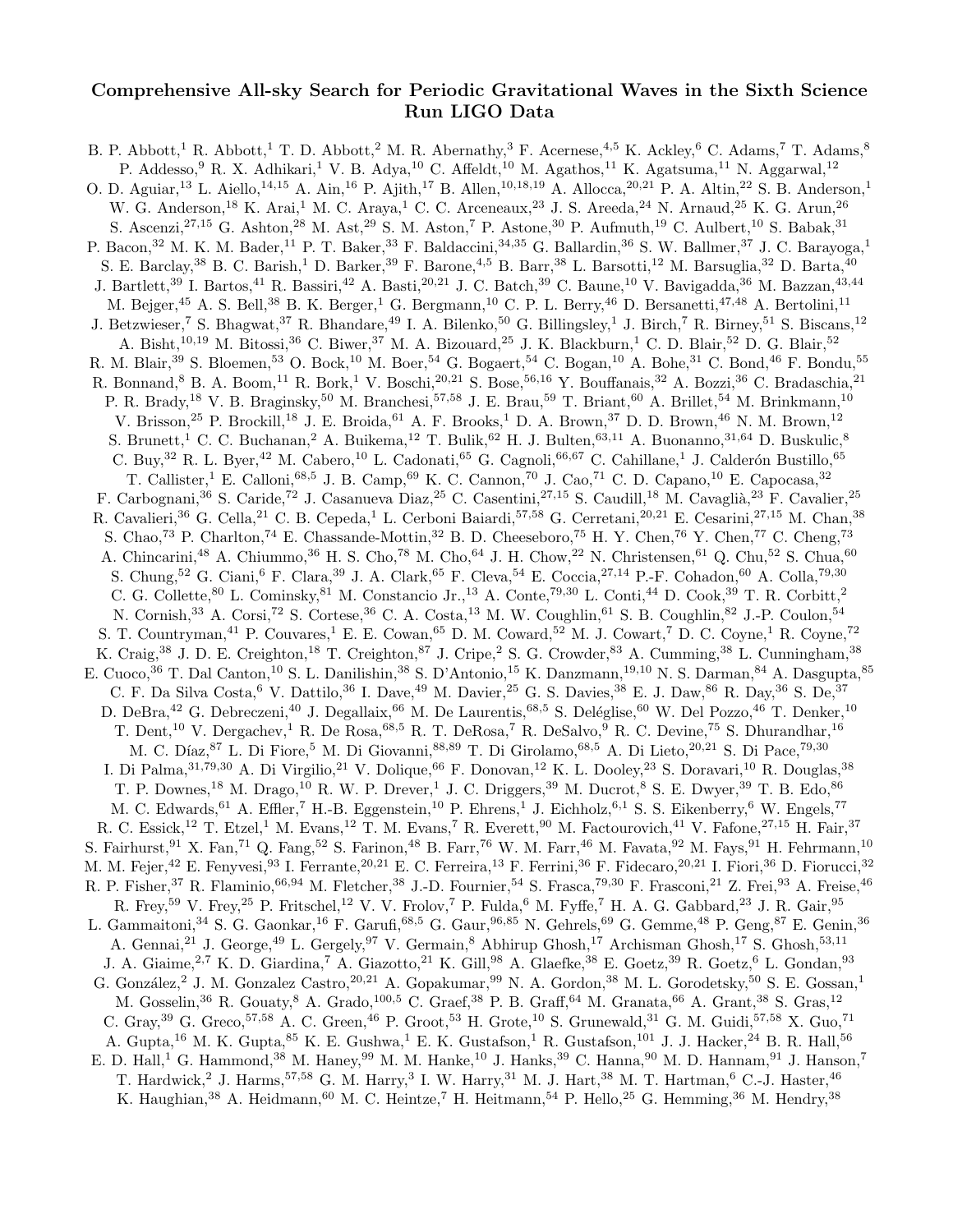I. S. Heng,<sup>38</sup> J. Hennig,<sup>38</sup> J. Henry,<sup>102</sup> A. W. Heptonstall,<sup>1</sup> M. Heurs,<sup>10,19</sup> S. Hild,<sup>38</sup> D. Hoak,<sup>36</sup> D. Hofman,<sup>66</sup> K. Holt,<sup>7</sup> D. E. Holz,<sup>76</sup> P. Hopkins,<sup>91</sup> J. Hough,<sup>38</sup> E. A. Houston,<sup>38</sup> E. J. Howell,<sup>52</sup> Y. M. Hu,<sup>10</sup> S. Huang,<sup>73</sup> E. A. Huerta,<sup>103</sup> D. Huet,<sup>25</sup> B. Hughey,<sup>98</sup> S. Husa,<sup>104</sup> S. H. Huttner,<sup>38</sup> T. Huynh-Dinh,<sup>7</sup> N. Indik,<sup>10</sup> D. R. Ingram,<sup>39</sup> R. Inta,<sup>72</sup> H. N. Isa,<sup>38</sup> J.-M. Isac,<sup>60</sup> M. Isi,<sup>1</sup> T. Isogai,<sup>12</sup> B. R. Iyer,<sup>17</sup> K. Izumi,<sup>39</sup> T. Jacqmin,<sup>60</sup> H. Jang,<sup>78</sup> K. Jani,<sup>65</sup> P. Jaranowski,<sup>105</sup> S. Jawahar,<sup>106</sup> L. Jian,<sup>52</sup> F. Jiménez-Forteza,<sup>104</sup> W. W. Johnson,<sup>2</sup> D. I. Jones,<sup>28</sup> R. Jones,<sup>38</sup> R. J. G. Jonker,<sup>11</sup> L. Ju,<sup>52</sup> Haris K,<sup>107</sup> C. V. Kalaghatgi,<sup>91</sup> V. Kalogera,<sup>82</sup> S. Kandhasamy,<sup>23</sup> G. Kang,<sup>78</sup> J. B. Kanner,<sup>1</sup> S. J. Kapadia,<sup>10</sup> S. Karki,<sup>59</sup> K. S. Karvinen,<sup>10</sup> M. Kasprzack,<sup>36,2</sup> E. Katsavounidis,<sup>12</sup> W. Katzman,<sup>7</sup> S. Kaufer,<sup>19</sup> T. Kaur,<sup>52</sup> K. Kawabe,<sup>39</sup> F. Kéfélian,<sup>54</sup> M. S. Kehl,<sup>108</sup> D. Keitel,<sup>104</sup> D. B. Kelley,<sup>37</sup> W. Kells,<sup>1</sup> R. Kennedy,<sup>86</sup> J. S. Key,<sup>87</sup> F. Y. Khalili,<sup>50</sup> I. Khan,<sup>14</sup> S. Khan,<sup>91</sup> Z. Khan,<sup>85</sup> E. A. Khazanov,<sup>109</sup> N. Kijbunchoo,<sup>39</sup> Chi-Woong Kim,<sup>78</sup> Chunglee Kim,<sup>78</sup> J. Kim,<sup>110</sup> K. Kim,<sup>111</sup> N. Kim,<sup>42</sup> W. Kim,<sup>112</sup> Y.-M. Kim,<sup>110</sup> S. J. Kimbrell,<sup>65</sup> E. J. King,<sup>112</sup> P. J. King,<sup>39</sup> J. S. Kissel,<sup>39</sup> B. Klein,<sup>82</sup> L. Kleybolte,<sup>29</sup> S. Klimenko,<sup>6</sup> S. M. Koehlenbeck,<sup>10</sup> S. Koley,<sup>11</sup> V. Kondrashov,<sup>1</sup> A. Kontos,<sup>12</sup> M. Korobko,<sup>29</sup> W. Z. Korth,<sup>1</sup> I. Kowalska,<sup>62</sup> D. B. Kozak,<sup>1</sup> V. Kringel,<sup>10</sup> B. Krishnan,<sup>10</sup> A. Królak,<sup>113,114</sup> C. Krueger,<sup>19</sup> G. Kuehn,<sup>10</sup> P. Kumar,<sup>108</sup> R. Kumar,<sup>85</sup> L. Kuo,<sup>73</sup> A. Kutynia,<sup>113</sup> B. D. Lackey, <sup>37</sup> M. Landry, <sup>39</sup> J. Lange, <sup>102</sup> B. Lantz, <sup>42</sup> P. D. Lasky, <sup>115</sup> M. Laxen, <sup>7</sup> A. Lazzarini, <sup>1</sup> C. Lazzaro, <sup>44</sup> P. Leaci,<sup>79,30</sup> S. Leavey,<sup>38</sup> E. O. Lebigot,<sup>32,71</sup> C. H. Lee,<sup>110</sup> H. K. Lee,<sup>111</sup> H. M. Lee,<sup>116</sup> K. Lee,<sup>38</sup> A. Lenon,<sup>37</sup> M. Leonardi,<sup>88,89</sup> J. R. Leong,<sup>10</sup> N. Leroy,<sup>25</sup> N. Letendre,<sup>8</sup> Y. Levin,<sup>115</sup> J. B. Lewis,<sup>1</sup> T. G. F. Li,<sup>117</sup> A. Libson,<sup>12</sup> T. B. Littenberg,<sup>118</sup> N. A. Lockerbie,<sup>106</sup> A. L. Lombardi,<sup>119</sup> L. T. London,<sup>91</sup> J. E. Lord,<sup>37</sup> M. Lorenzini,<sup>14,15</sup> V. Loriette,<sup>120</sup> M. Lormand,<sup>7</sup> G. Losurdo,<sup>58</sup> J. D. Lough,<sup>10,19</sup> H. Lück,<sup>19,10</sup> A. P. Lundgren,<sup>10</sup> R. Lynch,<sup>12</sup> Y. Ma,<sup>52</sup> B. Machenschalk,<sup>10</sup> M. MacInnis,<sup>12</sup> D. M. Macleod,<sup>2</sup> F. Magaña-Sandoval,<sup>37</sup> L. Magaña Zertuche,<sup>37</sup> R. M. Magee,<sup>56</sup> E. Majorana, <sup>30</sup> I. Maksimovic, <sup>120</sup> V. Malvezzi, <sup>27, 15</sup> N. Man, <sup>54</sup> I. Mandel, <sup>46</sup> V. Mandic, <sup>83</sup> V. Mangano, <sup>38</sup> G. L. Mansell,<sup>22</sup> M. Manske,<sup>18</sup> M. Mantovani,<sup>36</sup> F. Marchesoni,<sup>121,35</sup> F. Marion,<sup>8</sup> S. Márka,<sup>41</sup> Z. Márka,<sup>41</sup> A. S. Markosyan,<sup>42</sup> E. Maros,<sup>1</sup> F. Martelli,<sup>57,58</sup> L. Martellini,<sup>54</sup> I. W. Martin,<sup>38</sup> D. V. Martynov,<sup>12</sup> J. N. Marx,<sup>1</sup> K. Mason,<sup>12</sup> A. Masserot,<sup>8</sup> T. J. Massinger,<sup>37</sup> M. Masso-Reid,<sup>38</sup> S. Mastrogiovanni,<sup>79,30</sup> F. Matichard,<sup>12</sup> L. Matone,<sup>41</sup> N. Mavalvala,<sup>12</sup> N. Mazumder,<sup>56</sup> R. McCarthy,<sup>39</sup> D. E. McClelland,<sup>22</sup> S. McCormick,<sup>7</sup> S. C. McGuire,<sup>122</sup> G. McIntyre,<sup>1</sup> J. McIver,<sup>1</sup> D. J. McManus,<sup>22</sup> T. McRae,<sup>22</sup> S. T. McWilliams,<sup>75</sup> D. Meacher,<sup>90</sup> G. D. Meadors,  $31,10$  J. Meidam,  $11$  A. Melatos,  $84$  G. Mendell,  $39$  R. A. Mercer,  $18$  E. L. Merilh,  $39$  M. Merzougui,  $54$ S. Meshkov,<sup>1</sup> C. Messenger,<sup>38</sup> C. Messick,<sup>90</sup> R. Metzdorff,<sup>60</sup> P. M. Meyers,<sup>83</sup> F. Mezzani,<sup>30,79</sup> H. Miao,<sup>46</sup> C. Michel,<sup>66</sup> H. Middleton,<sup>46</sup> E. E. Mikhailov,<sup>123</sup> L. Milano,<sup>68,5</sup> A. L. Miller,<sup>6,79,30</sup> A. Miller,<sup>82</sup> B. B. Miller,<sup>82</sup> J. Miller,<sup>12</sup> M. Millhouse,<sup>33</sup> Y. Minenkov,<sup>15</sup> J. Ming,<sup>31</sup> S. Mirshekari,<sup>124</sup> C. Mishra,<sup>17</sup> S. Mitra,<sup>16</sup> V. P. Mitrofanov,<sup>50</sup> G. Mitselmakher,  $6$  R. Mittleman,  $12$  A. Moggi,  $21$  M. Mohan,  $36$  S. R. P. Mohapatra,  $12$  M. Montani,  $57,58$  B. C. Moore,  $92$ C. J. Moore,<sup>125</sup> D. Moraru,<sup>39</sup> G. Moreno,<sup>39</sup> S. R. Morriss,<sup>87</sup> K. Mossavi,<sup>10</sup> B. Mours,<sup>8</sup> C. M. Mow-Lowry,<sup>46</sup> G. Mueller,  $6$  A. W. Muir,  $91$  Arunava Mukherjee,  $17$  D. Mukherjee,  $18$  S. Mukherjee,  $87$  N. Mukund,  $16$  A. Mullavey,  $7$ J. Munch,<sup>112</sup> D. J. Murphy,<sup>41</sup> P. G. Murray,<sup>38</sup> A. Mytidis,<sup>6</sup> I. Nardecchia,<sup>27,15</sup> L. Naticchioni,<sup>79,30</sup> R. K. Nayak,<sup>126</sup> K. Nedkova,<sup>119</sup> G. Nelemans,<sup>53,11</sup> T. J. N. Nelson,<sup>7</sup> M. Neri,<sup>47,48</sup> A. Neunzert,<sup>101</sup> G. Newton,<sup>38</sup> T. T. Nguyen,<sup>22</sup> A. B. Nielsen,<sup>10</sup> S. Nissanke,<sup>53,11</sup> A. Nitz,<sup>10</sup> F. Nocera,<sup>36</sup> D. Nolting,<sup>7</sup> M. E. N. Normandin,<sup>87</sup> L. K. Nuttall,<sup>37</sup> J. Oberling,<sup>39</sup> E. Ochsner,<sup>18</sup> J. O'Dell,<sup>127</sup> E. Oelker,<sup>12</sup> G. H. Ogin,<sup>128</sup> J. J. Oh,<sup>129</sup> S. H. Oh,<sup>129</sup> F. Ohme,<sup>91</sup> M. Oliver,<sup>104</sup> P. Oppermann,<sup>10</sup> Richard J. Oram,<sup>7</sup> B. O'Reilly,<sup>7</sup> R. O'Shaughnessy,<sup>102</sup> D. J. Ottaway,<sup>112</sup> H. Overmier,<sup>7</sup> B. J. Owen,<sup>72</sup> A. Pai,<sup>107</sup> S. A. Pai,<sup>49</sup> J. R. Palamos,<sup>59</sup> O. Palashov,<sup>109</sup> C. Palomba,<sup>30</sup> A. Pal-Singh,<sup>29</sup> H. Pan,<sup>73</sup> C. Pankow, <sup>82</sup> F. Pannarale, <sup>91</sup> B. C. Pant, <sup>49</sup> F. Paoletti, <sup>36, 21</sup> A. Paoli, <sup>36</sup> M. A. Papa, <sup>31, 18, 10</sup> H. R. Paris, <sup>42</sup> W. Parker,<sup>7</sup> D. Pascucci,<sup>38</sup> A. Pasqualetti,<sup>36</sup> R. Passaquieti,<sup>20,21</sup> D. Passuello,<sup>21</sup> B. Patricelli,<sup>20,21</sup> Z. Patrick,<sup>42</sup> B. L. Pearlstone,<sup>38</sup> M. Pedraza,<sup>1</sup> R. Pedurand,<sup>66,130</sup> L. Pekowsky,<sup>37</sup> A. Pele,<sup>7</sup> S. Penn,<sup>131</sup> A. Perreca,<sup>1</sup> L. M. Perri,<sup>82</sup> M. Phelps,<sup>38</sup> O. J. Piccinni,<sup>79,30</sup> M. Pichot,<sup>54</sup> F. Piergiovanni,<sup>57,58</sup> V. Pierro,<sup>9</sup> G. Pillant,<sup>36</sup> L. Pinard,<sup>66</sup> I. M. Pinto, <sup>9</sup> M. Pitkin, <sup>38</sup> M. Poe, <sup>18</sup> R. Poggiani, <sup>20, 21</sup> P. Popolizio, <sup>36</sup> A. Post, <sup>10</sup> J. Powell, <sup>38</sup> J. Prasad, <sup>16</sup> V. Predoi, <sup>91</sup> T. Prestegard, <sup>83</sup> L. R. Price, <sup>1</sup> M. Prijatelj, <sup>10,36</sup> M. Principe, <sup>9</sup> S. Privitera, <sup>31</sup> R. Prix, <sup>10</sup> G. A. Prodi,  $88,89$  L. Prokhorov,  $50$  O. Puncken,  $10$  M. Punturo,  $35$  P. Puppo,  $30$  M. Pürrer,  $31$  H. Qi,  $18$  J. Qin,  $52$ S. Qiu,<sup>115</sup> V. Quetschke,<sup>87</sup> E. A. Quintero,<sup>1</sup> R. Quitzow-James,<sup>59</sup> F. J. Raab,<sup>39</sup> D. S. Rabeling,<sup>22</sup> H. Radkins,<sup>39</sup> P. Raffai,<sup>93</sup> S. Raja,<sup>49</sup> C. Rajan,<sup>49</sup> M. Rakhmanov,<sup>87</sup> P. Rapagnani,<sup>79,30</sup> V. Raymond,<sup>31</sup> M. Razzano,<sup>20,21</sup> V. Re,<sup>27</sup> J. Read,<sup>24</sup> C. M. Reed,<sup>39</sup> T. Regimbau,<sup>54</sup> L. Rei,<sup>48</sup> S. Reid,<sup>51</sup> D. H. Reitze,<sup>1,6</sup> H. Rew,<sup>123</sup> S. D. Reyes,<sup>37</sup> F. Ricci,<sup>79,30</sup> K. Riles,<sup>101</sup> M. Rizzo,<sup>102</sup>N. A. Robertson,<sup>1,38</sup> R. Robie,<sup>38</sup> F. Robinet,<sup>25</sup> A. Rocchi,<sup>15</sup> L. Rolland,<sup>8</sup> J. G. Rollins,<sup>1</sup> V. J. Roma,<sup>59</sup> J. D. Romano,<sup>87</sup> R. Romano,<sup>4,5</sup> G. Romanov,<sup>123</sup> J. H. Romie,<sup>7</sup> D. Rosińska,<sup>132,45</sup> S. Rowan,<sup>38</sup> A. Rüdiger,<sup>10</sup> P. Ruggi,<sup>36</sup> K. Ryan,<sup>39</sup> S. Sachdev,<sup>1</sup> T. Sadecki,<sup>39</sup> L. Sadeghian,<sup>18</sup> M. Sakellariadou,<sup>133</sup> L. Salconi,<sup>36</sup> M. Saleem,<sup>107</sup> F. Salemi,<sup>10</sup> A. Samajdar,<sup>126</sup> L. Sammut,<sup>115</sup> E. J. Sanchez,<sup>1</sup> V. Sandberg,<sup>39</sup> B. Sandeen, <sup>82</sup> J. R. Sanders, <sup>37</sup> B. Sassolas, <sup>66</sup> B. S. Sathyaprakash, <sup>91</sup> P. R. Saulson, <sup>37</sup> O. E. S. Sauter, <sup>101</sup>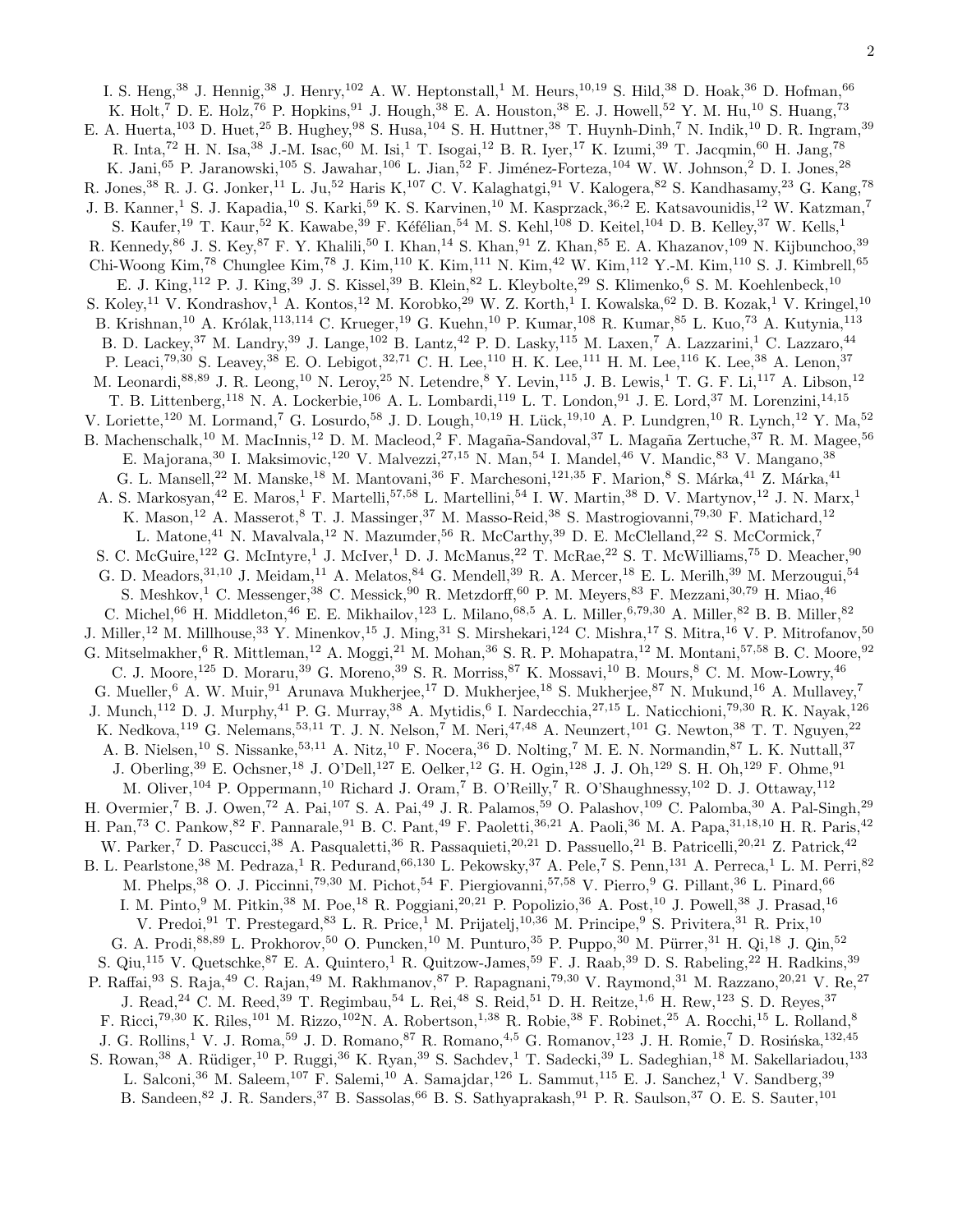R. L. Savage,<sup>39</sup> A. Sawadsky,<sup>19</sup> P. Schale,<sup>59</sup> R. Schilling<sup>†</sup>,<sup>10</sup> J. Schmidt,<sup>10</sup> P. Schmidt,<sup>1,77</sup> R. Schnabel,<sup>29</sup> R. M. S. Schofield,<sup>59</sup> A. Schönbeck,<sup>29</sup> E. Schreiber,<sup>10</sup> D. Schuette,<sup>10,19</sup> B. F. Schutz,<sup>91,31</sup> J. Scott,<sup>38</sup> S. M. Scott,<sup>22</sup> D. Sellers,<sup>7</sup> A. S. Sengupta,<sup>96</sup> D. Sentenac,<sup>36</sup> V. Sequino,<sup>27,15</sup> A. Sergeev,<sup>109</sup> Y. Setyawati,<sup>53,11</sup> D. A. Shaddock,<sup>22</sup> T. Shaffer,<sup>39</sup> M. S. Shahriar,<sup>82</sup> M. Shaltev,<sup>10</sup> B. Shapiro,<sup>42</sup> P. Shawhan,<sup>64</sup> A. Sheperd,<sup>18</sup> D. H. Shoemaker,<sup>12</sup> D. M. Shoemaker,<sup>65</sup> K. Siellez,<sup>65</sup> X. Siemens,<sup>18</sup> M. Sieniawska,<sup>45</sup> D. Sigg,<sup>39</sup> A. D. Silva,<sup>13</sup> A. Singer,<sup>1</sup> L. P. Singer,<sup>69</sup> A. Singh,<sup>31,10,19</sup> R. Singh,<sup>2</sup> A. Singhal,<sup>14</sup> A. M. Sintes,<sup>104</sup> B. J. J. Slagmolen,<sup>22</sup> J. R. Smith,<sup>24</sup> N. D. Smith,<sup>1</sup> R. J. E. Smith,<sup>1</sup> E. J. Son,<sup>129</sup> B. Sorazu,<sup>38</sup> F. Sorrentino,<sup>48</sup> T. Souradeep,<sup>16</sup> A. K. Srivastava, <sup>85</sup> A. Staley, <sup>41</sup> M. Steinke, <sup>10</sup> J. Steinlechner, <sup>38</sup> S. Steinlechner, <sup>38</sup> D. Steinmeyer, <sup>10,19</sup> B. C. Stephens,<sup>18</sup> R. Stone,<sup>87</sup> K. A. Strain,<sup>38</sup> N. Straniero,<sup>66</sup> G. Stratta,<sup>57,58</sup> N. A. Strauss,<sup>61</sup> S. Strigin,<sup>50</sup> R. Sturani,<sup>124</sup> A. L. Stuver,<sup>7</sup> T. Z. Summerscales,<sup>134</sup> L. Sun,<sup>84</sup> S. Sunil,<sup>85</sup> P. J. Sutton,<sup>91</sup> B. L. Swinkels,<sup>36</sup> M. J. Szczepańczyk,<sup>98</sup> M. Tacca,<sup>32</sup> D. Talukder,<sup>59</sup> D. B. Tanner,<sup>6</sup> M. Tápai,<sup>97</sup> S. P. Tarabrin,<sup>10</sup> A. Taracchini,<sup>31</sup> R. Taylor,<sup>1</sup> T. Theeg,<sup>10</sup> M. P. Thirugnanasambandam,<sup>1</sup> E. G. Thomas,<sup>46</sup> M. Thomas,<sup>7</sup> P. Thomas,<sup>39</sup> K. A. Thorne,<sup>7</sup> E. Thrane,<sup>115</sup> S. Tiwari,<sup>14,89</sup> V. Tiwari,<sup>91</sup> K. V. Tokmakov,<sup>106</sup> K. Toland,<sup>38</sup> C. Tomlinson,<sup>86</sup> M. Tonelli,<sup>20,21</sup> Z. Tornasi,<sup>38</sup> C. V. Torres<sup>‡</sup>,<sup>87</sup> C. I. Torrie,<sup>1</sup> D. Töyrä,<sup>46</sup> F. Travasso,<sup>34,35</sup> G. Traylor,<sup>7</sup> D. Trifirò,<sup>23</sup> M. C. Tringali,<sup>88,89</sup> L. Trozzo,<sup>135,21</sup> M. Tse,<sup>12</sup> M. Turconi,<sup>54</sup> D. Tuyenbayev,<sup>87</sup> D. Ugolini,<sup>136</sup> C. S. Unnikrishnan, <sup>99</sup> A. L. Urban, <sup>18</sup> S. A. Usman, <sup>37</sup> H. Vahlbruch, <sup>19</sup> G. Vajente, <sup>1</sup> G. Valdes, <sup>87</sup> N. van Bakel, <sup>11</sup> M. van Beuzekom,<sup>11</sup> J. F. J. van den Brand,<sup>63,11</sup> C. Van Den Broeck,<sup>11</sup> D. C. Vander-Hyde,<sup>37</sup> L. van der Schaaf,<sup>11</sup> J. V. van Heijningen,<sup>11</sup> A. A. van Veggel,<sup>38</sup> M. Vardaro,<sup>43,44</sup> S. Vass,<sup>1</sup> M. Vasúth,<sup>40</sup> R. Vaulin,<sup>12</sup> A. Vecchio,<sup>46</sup> G. Vedovato,<sup>44</sup> J. Veitch,<sup>46</sup> P. J. Veitch,<sup>112</sup> K. Venkateswara,<sup>137</sup> D. Verkindt,<sup>8</sup> F. Vetrano,<sup>57,58</sup> A. Viceré,<sup>57,58</sup> S. Vinciguerra,<sup>46</sup> D. J. Vine,<sup>51</sup> J.-Y. Vinet,<sup>54</sup> S. Vitale,<sup>12</sup> T. Vo,<sup>37</sup> H. Vocca,<sup>34,35</sup> C. Vorvick,<sup>39</sup> D. V. Voss,<sup>6</sup> W. D. Vousden, <sup>46</sup> S. P. Vyatchanin, <sup>50</sup> A. R. Wade, <sup>22</sup> L. E. Wade, <sup>138</sup> M. Wade, <sup>138</sup> M. Walker, <sup>2</sup> L. Wallace, <sup>1</sup> S. Walsh, <sup>31,10</sup> G. Wang, <sup>14,58</sup> H. Wang, <sup>46</sup> M. Wang, <sup>46</sup> X. Wang, <sup>71</sup> Y. Wang, <sup>52</sup> R. L. Ward, <sup>22</sup> J. Warner, <sup>39</sup> M. Was,  $\overset{8}{\phantom{1}}$  B. Weaver,  $\overset{39}{\phantom{1}}$  L.-W. Wei,  $\overset{54}{\phantom{1}}$  M. Weinert,  $\overset{10}{\phantom{1}}$  A. J. Weinstein, <sup>1</sup> R. Weiss, <sup>12</sup> L. Wen, <sup>52</sup> P. Weßels,  $\overset{10}{\phantom{1}}$ T. Westphal,<sup>10</sup> K. Wette,<sup>10</sup> J. T. Whelan,<sup>102</sup> B. F. Whiting,<sup>6</sup> R. D. Williams,<sup>1</sup> A. R. Williamson,<sup>91</sup> J. L. Willis,<sup>139</sup> B. Willke,<sup>19,10</sup> M. H. Wimmer,<sup>10,19</sup> W. Winkler,<sup>10</sup> C. C. Wipf,<sup>1</sup> H. Wittel,<sup>10,19</sup> G. Woan,<sup>38</sup> J. Woehler,<sup>10</sup> J. Worden,<sup>39</sup> J. L. Wright,<sup>38</sup> D. S. Wu,<sup>10</sup> G. Wu,<sup>7</sup> J. Yablon,<sup>82</sup> W. Yam,<sup>12</sup> H. Yamamoto,<sup>1</sup> C. C. Yancey,<sup>64</sup> H. Yu,<sup>12</sup> M. Yvert,<sup>8</sup> A. Zadrożny,<sup>113</sup> L. Zangrando,<sup>44</sup> M. Zanolin,<sup>98</sup> J.-P. Zendri,<sup>44</sup> M. Zevin,<sup>82</sup> L. Zhang,<sup>1</sup> M. Zhang,<sup>123</sup> Y. Zhang,<sup>102</sup> C. Zhao,<sup>52</sup> M. Zhou,<sup>82</sup> Z. Zhou,<sup>82</sup> X. J. Zhu,<sup>52</sup> M. E. Zucker,<sup>1,12</sup> S. E. Zuraw,<sup>119</sup> and J. Zweizig<sup>1</sup>

(LIGO Scientific Collaboration and Virgo Collaboration)

†Deceased, May 2015. ‡Deceased, March 2015.

 ${}^{1}LIGO$ , California Institute of Technology, Pasadena, CA 91125, USA

 $2$ Louisiana State University, Baton Rouge, LA  $70803$ , USA

<sup>3</sup>American University, Washington, D.C. 20016, USA

 $^4$ Università di Salerno, Fisciano, I-84084 Salerno, Italy

5 INFN, Sezione di Napoli, Complesso Universitario di Monte S.Angelo, I-80126 Napoli, Italy

 $^{6}$ University of Florida, Gainesville, FL 32611, USA

<sup>7</sup>LIGO Livingston Observatory, Livingston, LA 70754, USA

<sup>8</sup>Laboratoire d'Annecy-le-Vieux de Physique des Particules (LAPP),

Universit´e Savoie Mont Blanc, CNRS/IN2P3, F-74941 Annecy-le-Vieux, France

<sup>9</sup>University of Sannio at Benevento, I-82100 Benevento,

Italy and INFN, Sezione di Napoli, I-80100 Napoli, Italy

 $10$ Albert-Einstein-Institut, Max-Planck-Institut für Gravitationsphysik, D-30167 Hannover, Germany

 $11$ Nikhef, Science Park, 1098 XG Amsterdam, The Netherlands

<sup>12</sup>LIGO, Massachusetts Institute of Technology, Cambridge, MA 02139, USA

 $^{13}$ Instituto Nacional de Pesquisas Espaciais, 12227-010 São José dos Campos, São Paulo, Brazil

 $14$ INFN, Gran Sasso Science Institute, I-67100 L'Aquila, Italy

<sup>15</sup>INFN, Sezione di Roma Tor Vergata, I-00133 Roma, Italy

 $16$ Inter-University Centre for Astronomy and Astrophysics, Pune 411007, India

 $17$ International Centre for Theoretical Sciences, Tata Institute of Fundamental Research, Bangalore 560012, India

 $8$ University of Wisconsin-Milwaukee, Milwaukee, WI 53201, USA

 $19$ Leibniz Universität Hannover, D-30167 Hannover, Germany

 $20$ Università di Pisa, I-56127 Pisa, Italy

<sup>21</sup>INFN, Sezione di Pisa, I-56127 Pisa, Italy

 $^{22}$ Australian National University, Canberra, Australian Capital Territory 0200, Australia

 $^{23}$  The University of Mississippi, University, MS 38677, USA

<sup>24</sup>California State University Fullerton, Fullerton, CA 92831, USA

 $^{25}LAL$ , Univ. Paris-Sud, CNRS/IN2P3, Université Paris-Saclay, Orsay, France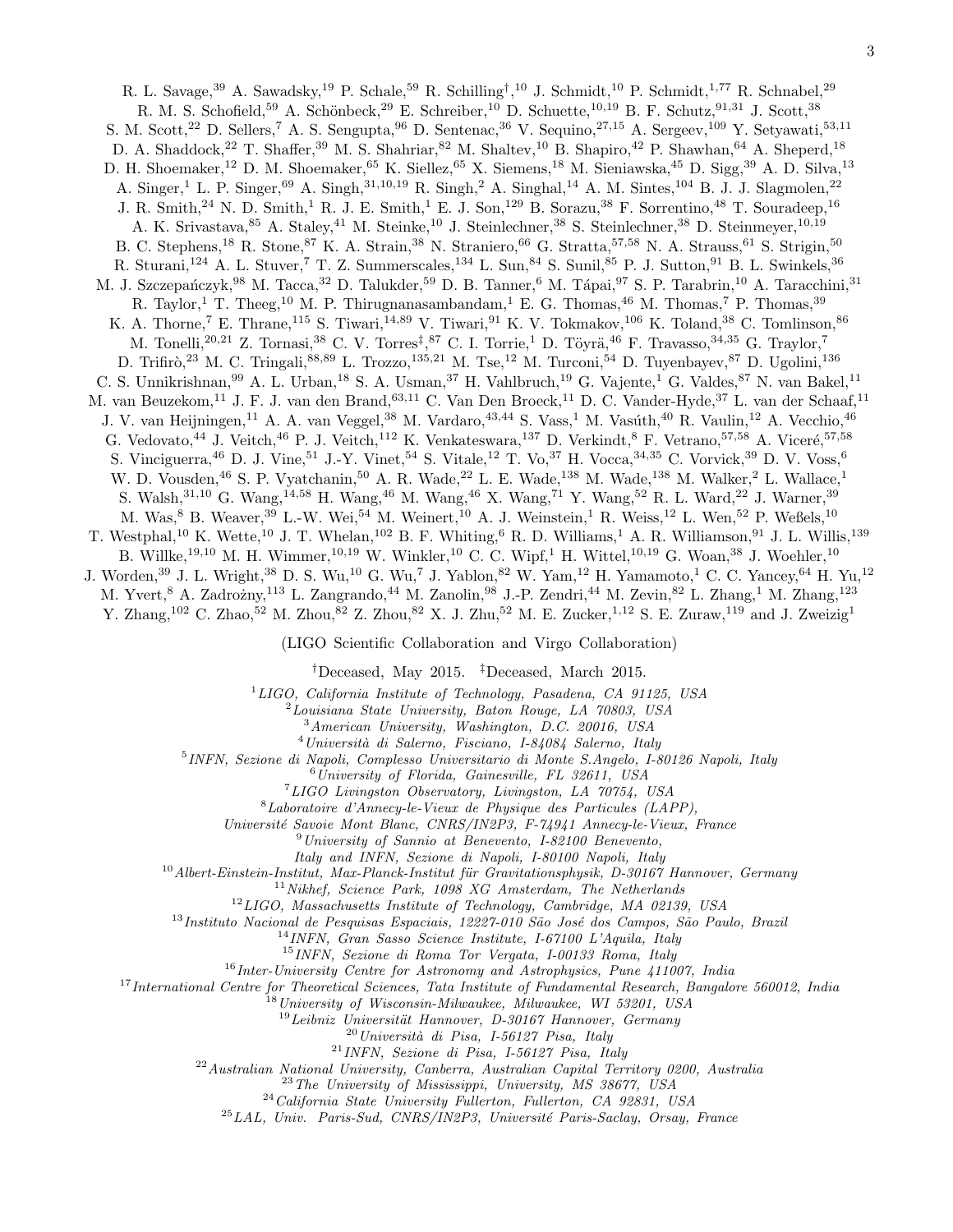Chennai Mathematical Institute, Chennai 603103, India

 $^{27}$ Università di Roma Tor Vergata, I-00133 Roma, Italy

<sup>28</sup> University of Southampton, Southampton SO17 1BJ, United Kingdom

 $^{29}$ Universität Hamburg, D-22761 Hamburg, Germany

INFN, Sezione di Roma, I-00185 Roma, Italy

Albert-Einstein-Institut, Max-Planck-Institut für Gravitationsphysik, D-14476 Potsdam-Golm, Germany

<sup>32</sup> APC, AstroParticule et Cosmologie, Université Paris Diderot,

CNRS/IN2P3, CEA/Irfu, Observatoire de Paris,

Sorbonne Paris Cité, F-75205 Paris Cedex 13, France

Montana State University, Bozeman, MT 59717, USA

Università di Perugia, I-06123 Perugia, Italy

INFN, Sezione di Perugia, I-06123 Perugia, Italy

European Gravitational Observatory (EGO), I-56021 Cascina, Pisa, Italy

Syracuse University, Syracuse, NY 13244, USA

SUPA, University of Glasgow, Glasgow G12 8QQ, United Kingdom

LIGO Hanford Observatory, Richland, WA 99352, USA

 $^{40}$  Wigner RCP, RMKI, H-1121 Budapest, Konkoly Thege Miklós út 29-33, Hungary

Columbia University, New York, NY 10027, USA

Stanford University, Stanford, CA 94305, USA

<sup>43</sup> Università di Padova, Dipartimento di Fisica e Astronomia, I-35131 Padova, Italy

INFN, Sezione di Padova, I-35131 Padova, Italy

CAMK-PAN, 00-716 Warsaw, Poland

 $^{46}$ University of Birmingham, Birmingham B15 2TT, United Kingdom

 $^{47}$ Università degli Studi di Genova, I-16146 Genova, Italy

INFN, Sezione di Genova, I-16146 Genova, Italy

 $^{49}RRCAT$ , Indore MP 452013, India

Faculty of Physics, Lomonosov Moscow State University, Moscow 119991, Russia

SUPA, University of the West of Scotland, Paisley PA1 2BE, United Kingdom

University of Western Australia, Crawley, Western Australia 6009, Australia

<sup>53</sup>Department of Astrophysics/IMAPP, Radboud University Nijmegen,

P.O. Box 9010, 6500 GL Nijmegen, The Netherlands

Artemis, Université Côte d'Azur, CNRS, Observatoire Côte d'Azur, CS 34229, Nice cedex 4, France

Institut de Physique de Rennes, CNRS, Université de Rennes 1, F-35042 Rennes, France

Washington State University, Pullman, WA 99164, USA

 $^{57}$ Università degli Studi di Urbino "Carlo Bo," I-61029 Urbino, Italy

INFN, Sezione di Firenze, I-50019 Sesto Fiorentino, Firenze, Italy

University of Oregon, Eugene, OR 97403, USA

 $^{60}$ Laboratoire Kastler Brossel, UPMC-Sorbonne Universités, CNRS,

ENS-PSL Research University, Collège de France, F-75005 Paris, France

Carleton College, Northfield, MN 55057, USA

Astronomical Observatory Warsaw University, 00-478 Warsaw, Poland

VU University Amsterdam, 1081 HV Amsterdam, The Netherlands

University of Maryland, College Park, MD 20742, USA

Center for Relativistic Astrophysics and School of Physics,

Georgia Institute of Technology, Atlanta, GA 30332, USA

 $^{66}$ Laboratoire des Matériaux Avancés (LMA), CNRS/IN2P3, F-69622 Villeurbanne, France

Université Claude Bernard Lyon 1, F-69622 Villeurbanne, France

<sup>68</sup> Università di Napoli "Federico II," Complesso Universitario di Monte S.Angelo, I-80126 Napoli, Italy

NASA/Goddard Space Flight Center, Greenbelt, MD 20771, USA

RESCEU, University of Tokyo, Tokyo, 113-0033, Japan.

Tsinghua University, Beijing 100084, China

Texas Tech University, Lubbock, TX 79409, USA

National Tsing Hua University, Hsinchu City, 30013 Taiwan, Republic of China

Charles Sturt University, Wagga Wagga, New South Wales 2678, Australia

West Virginia University, Morgantown, WV 26506, USA

University of Chicago, Chicago, IL 60637, USA

Caltech CaRT, Pasadena, CA 91125, USA

Korea Institute of Science and Technology Information, Daejeon 305-806, Korea

Universit`a di Roma "La Sapienza," I-00185 Roma, Italy

University of Brussels, Brussels 1050, Belgium

Sonoma State University, Rohnert Park, CA 94928, USA

Center for Interdisciplinary Exploration & Research in Astrophysics (CIERA),

Northwestern University, Evanston, IL 60208, USA

University of Minnesota, Minneapolis, MN 55455, USA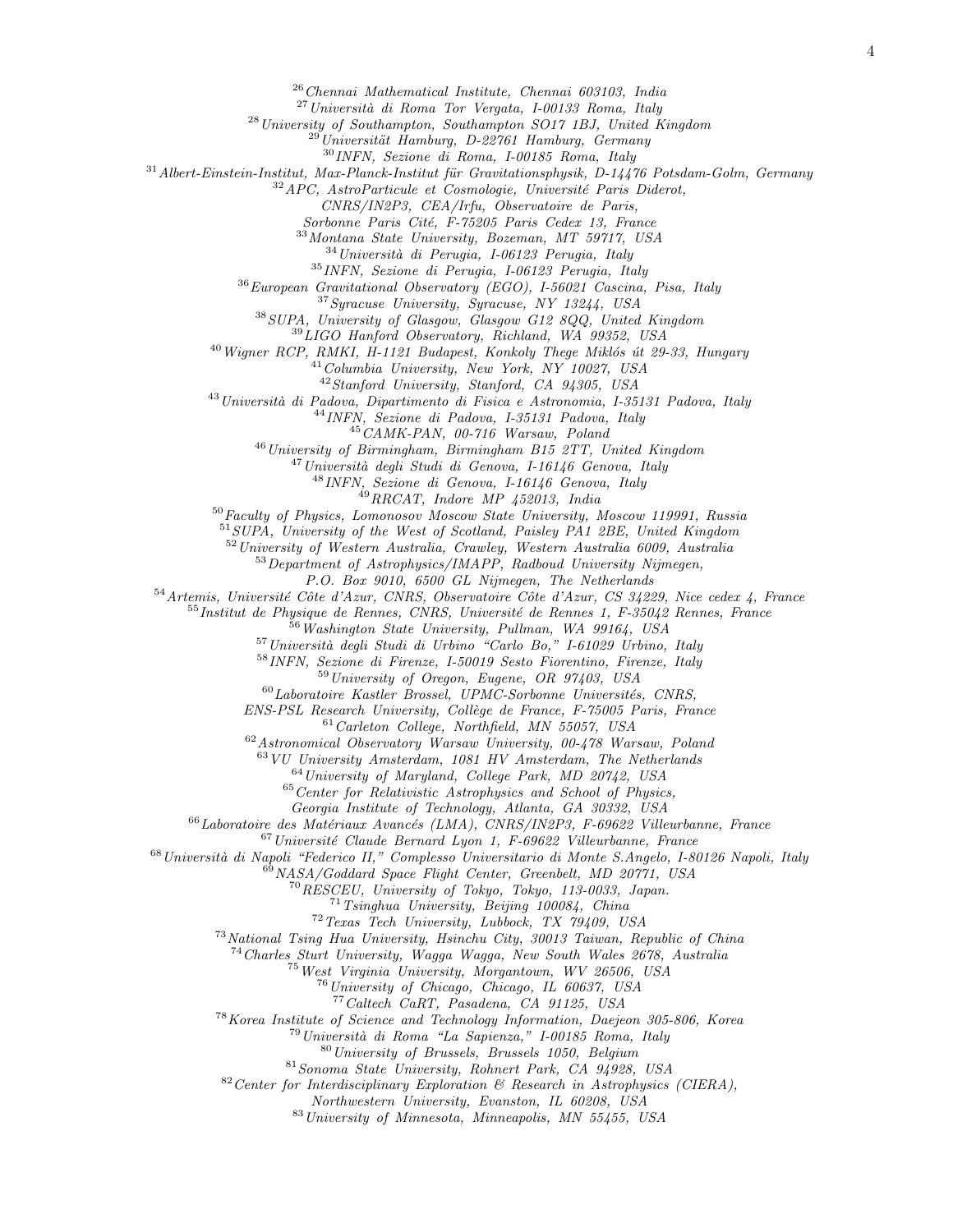<sup>84</sup>The University of Melbourne, Parkville, Victoria 3010, Australia

Institute for Plasma Research, Bhat, Gandhinagar 382428, India

The University of Sheffield, Sheffield S10 2TN, United Kingdom

The University of Texas Rio Grande Valley, Brownsville, TX 78520, USA

Universit`a di Trento, Dipartimento di Fisica, I-38123 Povo, Trento, Italy

INFN, Trento Institute for Fundamental Physics and Applications, I-38123 Povo, Trento, Italy

The Pennsylvania State University, University Park, PA 16802, USA

<sup>91</sup> Cardiff University, Cardiff CF24 3AA, United Kingdom

Montclair State University, Montclair, NJ 07043, USA

<sup>93</sup>MTA Eötvös University, "Lendulet" Astrophysics Research Group, Budapest 1117, Hungary

National Astronomical Observatory of Japan, 2-21-1 Osawa, Mitaka, Tokyo 181-8588, Japan

<sup>95</sup> School of Mathematics, University of Edinburgh, Edinburgh EH9 3FD, United Kingdom

Indian Institute of Technology, Gandhinagar Ahmedabad Gujarat 382424, India

University of Szeged, Dóm tér 9, Szeged 6720, Hungary

Embry-Riddle Aeronautical University, Prescott, AZ 86301, USA

 $^{99}\,Tata$ Institute of Fundamental Research, Mumbai 400005, India

INAF, Osservatorio Astronomico di Capodimonte, I-80131, Napoli, Italy

 $^{101}$ University of Michigan, Ann Arbor, MI 48109, USA

Rochester Institute of Technology, Rochester, NY 14623, USA

NCSA, University of Illinois at Urbana-Champaign, Urbana, Illinois 61801, USA

Universitat de les Illes Balears, IAC3—IEEC, E-07122 Palma de Mallorca, Spain

University of Białystok, 15-424 Białystok, Poland

SUPA, University of Strathclyde, Glasgow G1 1XQ, United Kingdom

IISER-TVM, CET Campus, Trivandrum Kerala 695016, India

Canadian Institute for Theoretical Astrophysics,

University of Toronto, Toronto, Ontario M5S 3H8, Canada

Institute of Applied Physics, Nizhny Novgorod, 603950, Russia

Pusan National University, Busan 609-735, Korea

Hanyang University, Seoul 133-791, Korea

University of Adelaide, Adelaide, South Australia 5005, Australia

NCBJ, 05-400  $\acute{S}wierk-Otwock,$  Poland

IM-PAN, 00-956 Warsaw, Poland

Monash University, Victoria 3800, Australia

Seoul National University, Seoul 151-742, Korea

<sup>117</sup>The Chinese University of Hong Kong, Shatin, NT, Hong Kong SAR, China

<sup>118</sup> University of Alabama in Huntsville, Huntsville, AL 35899, USA

University of Massachusetts-Amherst, Amherst, MA 01003, USA

ESPCI, CNRS, F-75005 Paris, France

Università di Camerino, Dipartimento di Fisica, I-62032 Camerino, Italy

Southern University and A&M College, Baton Rouge, LA 70813, USA

 $123 \text{ College of William and Mary, Williamsburg, VA } 23187, USA$ 

Instituto de Física Teórica, University Estadual Paulista/ICTP South

American Institute for Fundamental Research, São Paulo SP 01140-070, Brazil

University of Cambridge, Cambridge CB2 1TN, United Kingdom

IISER-Kolkata, Mohanpur, West Bengal 741252, India

<sup>127</sup>Rutherford Appleton Laboratory, HSIC, Chilton, Didcot, Oxon OX11 0QX, United Kingdom

Whitman College, 345 Boyer Avenue, Walla Walla, WA 99362 USA

National Institute for Mathematical Sciences, Daejeon 305-390, Korea

Université de Lyon, F-69361 Lyon, France

 $^{131}$  Hobart and William Smith Colleges, Geneva, NY 14456, USA

 $^{132}$  Janusz Gil Institute of Astronomy, University of Zielona Góra, 65-265 Zielona Góra, Poland

<sup>133</sup>King's College London, University of London, London WC2R 2LS, United Kingdom

Andrews University, Berrien Springs, MI 49104, USA

 $^{135}$ Università di Siena, I-53100 Siena, Italy

Trinity University, San Antonio, TX 78212, USA

<sup>137</sup> University of Washington, Seattle, WA 98195, USA

Kenyon College, Gambier, OH 43022, USA

Abilene Christian University, Abilene, TX 79699, USA

We report on a comprehensive all-sky search for periodic gravitational waves in the frequency band 100-1500 Hz and with a frequency time derivative in the range of  $[-1.18, +1.00] \times 10^{-8}$  Hz/s. Such a signal could be produced by a nearby spinning and slightly non-axisymmetric isolated neutron star in our galaxy. This search uses the data from the Initial LIGO sixth science run and covers a larger parameter space with respect to any past search. A Loosely Coherent detection pipeline was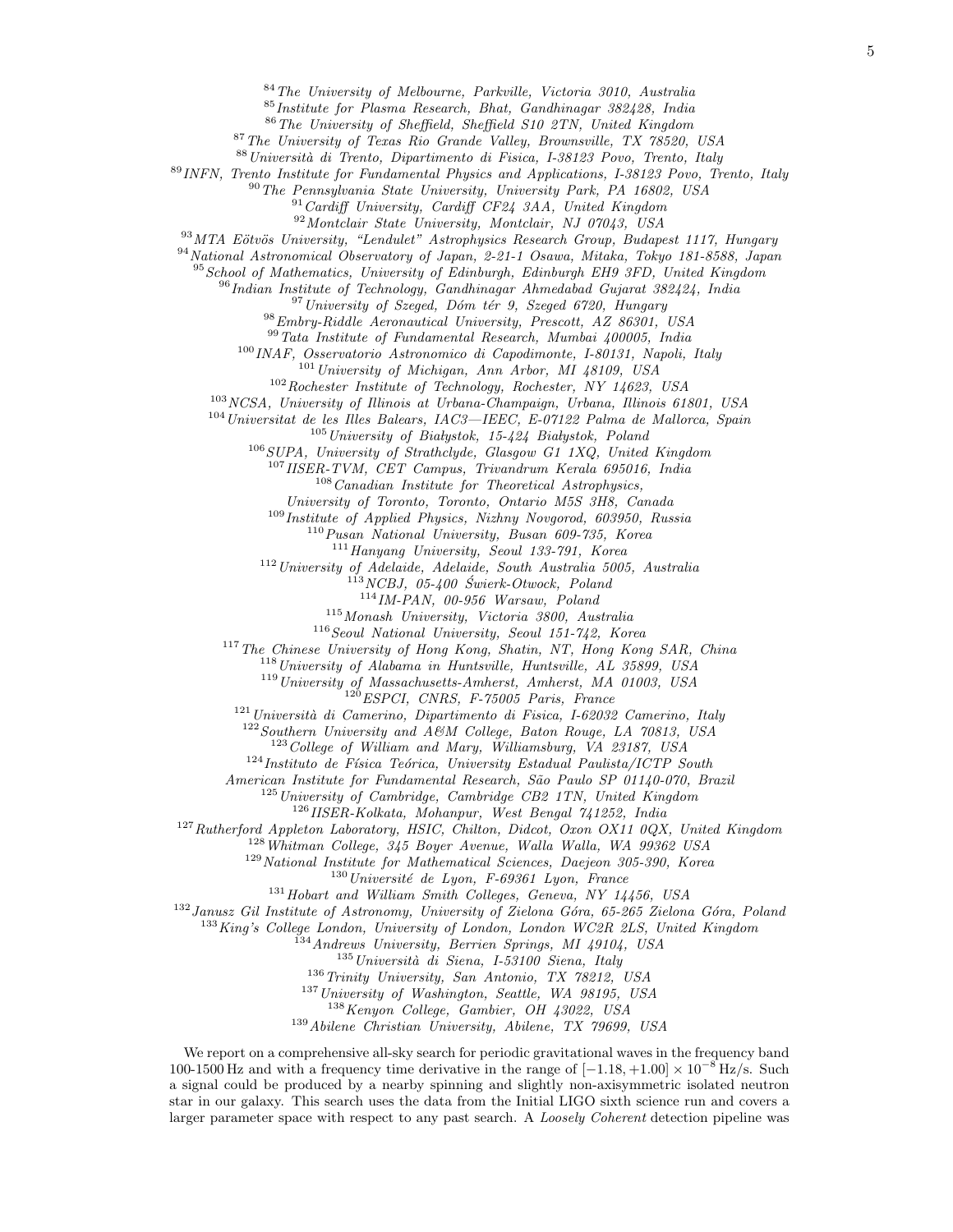#### I. INTRODUCTION

In this paper we report the results of a comprehensive all-sky search for continuous, nearly monochromatic gravitational waves in data from LIGO's sixth science (S6) run. The search covered frequencies from 100 Hz through 1500 Hz and frequency derivatives from  $-1.18 \times 10^{-8}$  Hz/s through  $1.00 \times 10^{-8}$  Hz/s.

A number of searches for periodic gravitational waves have been carried out previously in LIGO data [1–10], including coherent searches for gravitational radiation from known radio and X-ray pulsars. An Einstein@Home search running on the BOINC infrastructure [11] has performed blind all-sky searches on S4 and S5 data [12–14].

The results in this paper were produced with the PowerFlux search program. It was first described in [1] together with two other semi-coherent search pipelines (Hough, Stackslide). The sensitivities of all three methods were compared, with PowerFlux showing better results in frequency bands lacking severe spectral artifacts. A subsequent article [3] based on the data from the S5 run featured improved upper limits and a systematic outlier follow-up search based on the Loosely Coherent algorithm [15].

The analysis of the data set from the sixth science run described in this paper has several distinguishing features from previously published results:

- A number of upgrades to the detector were made in order to field-test the technology for Advanced LIGO interferometers. This resulted in a factor of about two improvement in intrinsic noise level at high frequencies compared to previously published results [3].
- The higher sensitivity allowed us to use less data while still improving upper limits in high frequency bands by 25% over previously published results. This smaller dataset allowed covering larger parameter space, and comprehensive exploration of high frequency data.
- This search improved on previous analyses by partitioning the data in  $\approx 1$  month chunks and looking for signals in any contiguous sequence of these chunks. This enables detections of signals that conform to ideal signal model over only part of the data. Such signals could arise because of a glitch, or because of influence of a long-period companion object.
- The upgrades to the detector, while improving sensitivity on average, introduced a large number of

detector artifacts, with 20% of frequency range contaminated by non-Gaussian noise. We addressed this issue by developing a new Universal statistic [16] that provides correct upper limits regardless of the noise distribution of the underlying data, while still showing close to optimal performance for Gaussian data.

We have observed no evidence of gravitational radiation and have established the most sensitive upper limits to date in the frequency band 100-1500 Hz. Our smallest 95% confidence level upper limit on worst-case (linearly polarized) strain amplitude  $h_0$  is  $9.7 \times 10^{-25}$  near 169 Hz, while at the high end of our frequency range we achieve a worst-case upper limit of  $5.5 \times 10^{-24}$ . Both cases refer to all sky locations and entire range of frequency derivative values.

#### II. LIGO INTERFEROMETERS AND S6 SCIENCE RUN

The LIGO gravitational wave network consists of two observatories, one in Hanford, Washington and the other in Livingston, Louisiana, separated by a 3000 km baseline. During the S6 run each site housed one suspended interferometer with 4 km long arms.

While the sixth science run spanned a  $\approx 15$  months period of data acquisition, this analysis used only data from GPS 951534120 (2010 Mar 02 03:01:45 UTC) through GPS 971619922 (2010 Oct 20 14:25:07 UTC), for which strain sensitivity was best. Since interferometers sporadically fall out of operation ("lose lock") due to environmental or instrumental disturbances or for scheduled maintenance periods, the dataset was not contiguous. The Hanford interferometer H1 had a duty factor of 53%, while the Livingston interferometer L1 had a duty factor of 51%. The strain sensitivity was not uniform, exhibiting a ∼ 50% daily variation from anthropogenic activity as well as gradual improvement toward the end of the run [17, 18].

Non-stationarity of noise was especially severe at frequencies below 100 Hz, and since the average detector sensitivity for such frequencies was not significantly better than that observed in the longer S5 run [3], this search was restricted to frequencies above 100 Hz.

A detailed description of the instruments and data can be found in [19].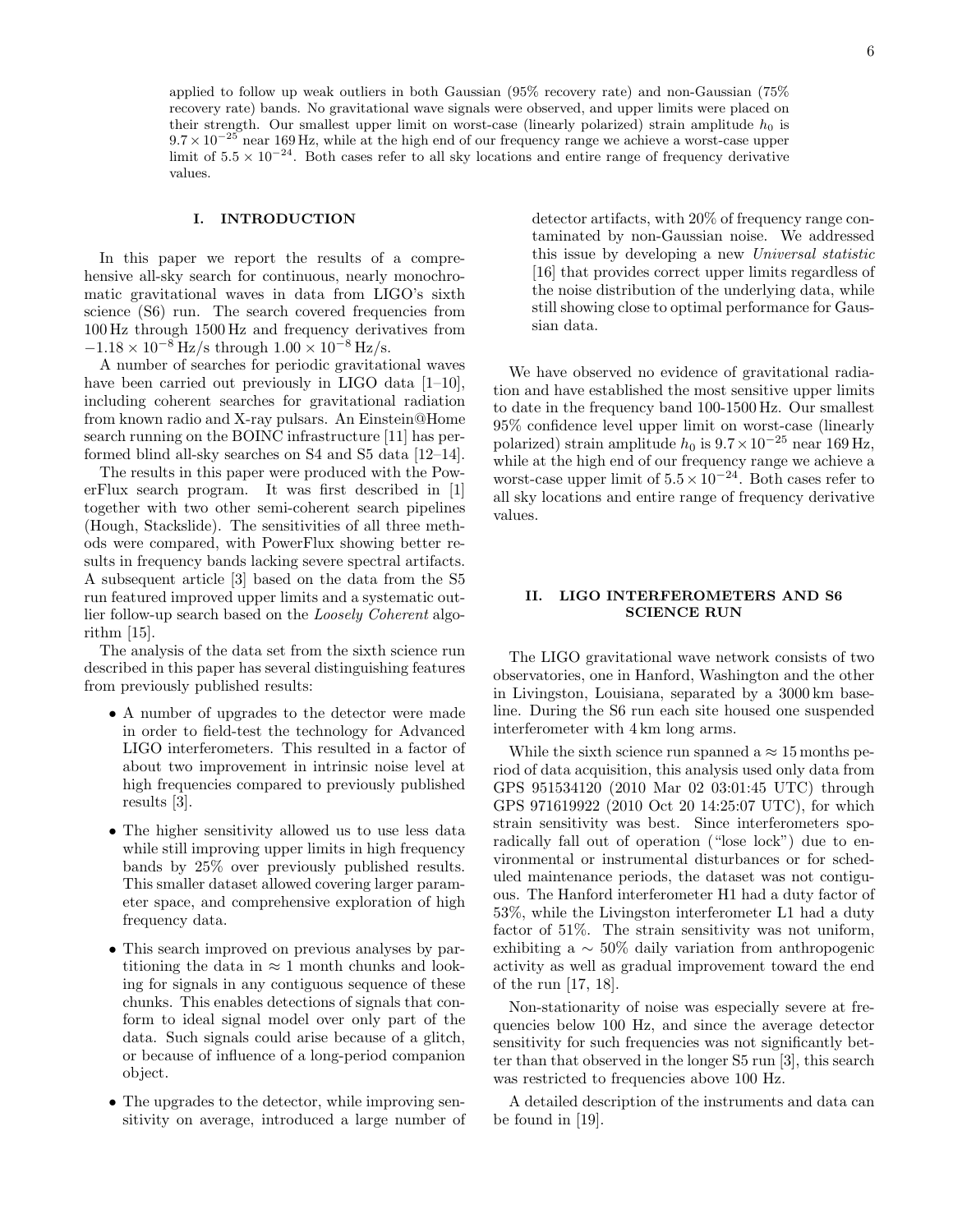

FIG. 1. S6 upper limits. The upper (yellow) curve shows worst-case (linearly polarized) 95% CL upper limits in analyzed 0.25 Hz bands (see Table I for list of excluded bands). The lower (grey) curve shows upper limits assuming a circularly polarized source. The values of solid points and circles mark frequencies within 1.25 Hz of 60 Hz power line harmonics for circularly (solid points) and linearly (open circles) polarized sources. The data for this plot can be found in [20]. (color online)

#### III. THE SEARCH FOR CONTINUOUS GRAVITATIONAL RADIATION

#### A. Overview

In this paper we assume a classical model of a spinning neutron star with a rotating quadrupole moment that produces circularly polarized gravitational radiation along the rotation axis and linearly polarized radiation in the directions perpendicular to the rotation axis. The linear polarization is the worst case as such signals contribute the smallest amount of power to the detector.

The strain signal template is assumed to be

$$
h(t) = h_0 \left( F_+(t, \alpha_0, \delta_0, \psi) \frac{1 + \cos^2(\iota)}{2} \cos(\Phi(t)) + F_\times(t, \alpha_0, \delta_0, \psi) \cos(\iota) \sin(\Phi(t)) \right) ,
$$
 (1)

where  $F_+$  and  $F_\times$  characterize the detector responses to signals with " $+$ " and " $\times$ " quadrupolar polarizations [1– 3, the sky location is described by right ascension  $\alpha_0$  and declination  $\delta_0$ , the inclination of the source rotation axis to the line of sight is denoted  $\iota$ , and the phase evolution of the signal is given by the formula

$$
\Phi(t) = 2\pi \left( f_{\text{source}} \cdot (t - t_0) + f^{(1)} \cdot (t - t_0)^2 / 2 \right) + \phi , \qquad (2)
$$

with  $f_{\text{source}}$  being the source frequency and  $f^{(1)}$  denoting the first frequency derivative (which, when negative, is termed the *spindown*). We use  $t$  to denote the time in the Solar System barycenter frame. The initial phase  $\phi$  is computed relative to reference time  $t_0$ . When expressed as a function of local time of ground-based detectors the equation 2 acquires sky-position-dependent Doppler shift terms. We use  $\psi$  to denote the polarization angle of the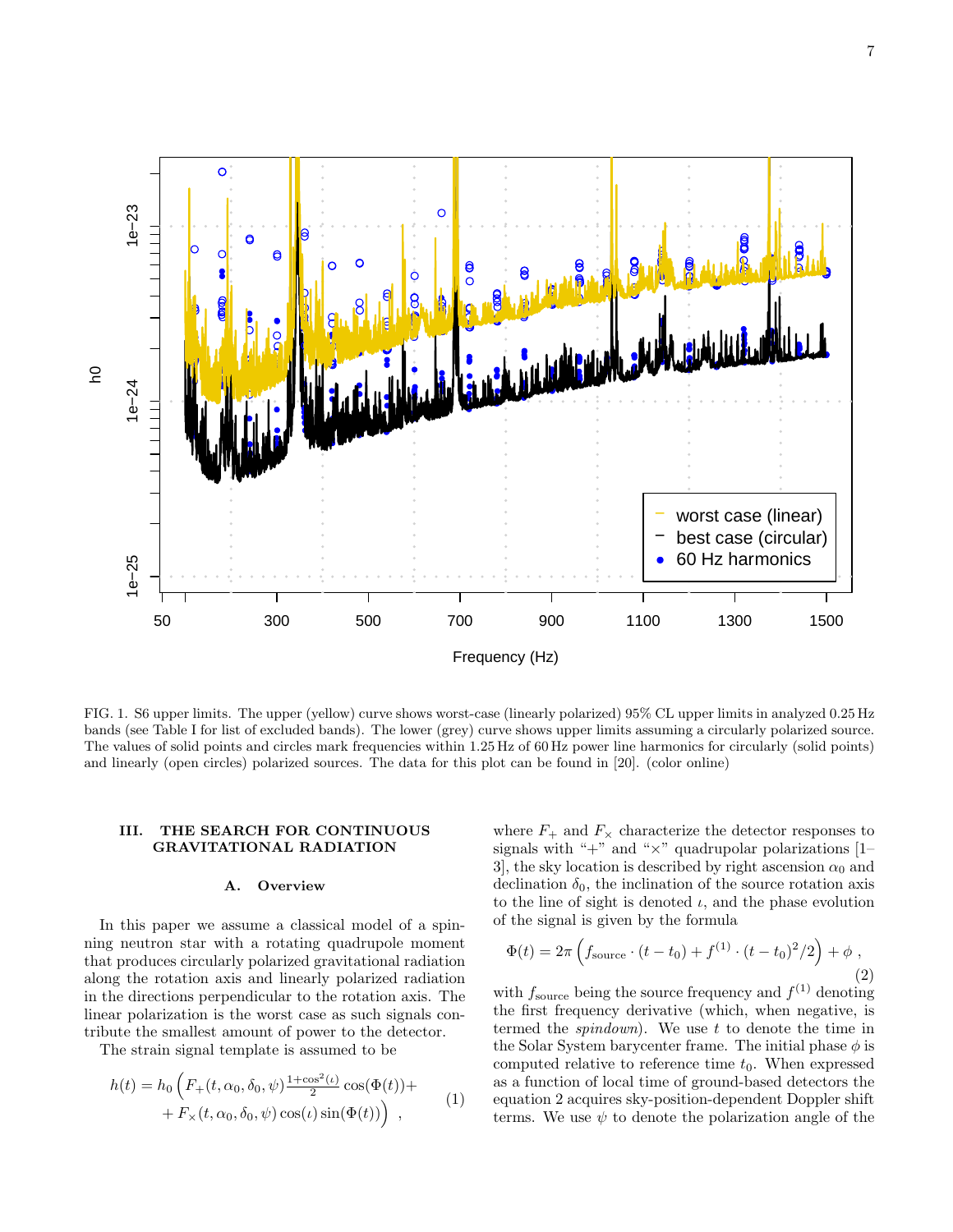projected source rotation axis in the sky plane.

The search has two main components. First, the main *PowerFlux* algorithm  $[1-3, 21-23]$  was run to establish upper limits and produce lists of outliers with signalto-noise ratio (SNR) greater than 5. Next, the Loosely Coherent detection pipeline [3, 15, 24] was used to reject or confirm collected outliers.

Both algorithms calculate power for a bank of signal model templates and compute upper limits and signalto-noise ratios for each template based on comparison to templates with nearby frequencies and the same sky location and spindown. The input time series is broken into 50% overlapping 1800 s long segments which are Hann windowed and Fourier transformed. The resulting short Fourier transforms (SFTs) are arranged into an input matrix with time and frequency dimensions. The power calculation can be expressed as a bilinear form of the input matrix  $\{a_{t,f}\}\$ :

$$
P[f] = \sum_{t_1, t_2} a_{t_1, f + \delta f(t_1)} a_{t_2, f + \delta f(t_2)}^* K_{t_1, t_2, f} \tag{3}
$$

Here  $\delta f(t)$  denotes the detector frame frequency drift due to the effects from both Doppler shifts and the first frequency derivative. The sum is taken over all times  $t$  corresponding to the midpoint of the short Fourier transform time interval. The kernel  $K_{t_1,t_2,f}$  includes the contribution of time dependent SFT weights, antenna response, signal polarization parameters and relative phase terms [15, 24].

The main semi-coherent PowerFlux algorithm uses a kernel with main diagonal terms only and is very fast. The Loosely Coherent algorithms increase coherence time while still allowing for controlled deviation in phase [15]. This is done by more complicated kernels that increase effective coherence length.

The effective coherence length is captured in a parameter  $\delta$ , which describes the amount of phase drift that the kernel allows between SFTs, with  $\delta = 0$  corresponding to a fully coherent case, and  $\delta = 2\pi$  corresponding to incoherent power sums.

Depending on the terms used, the data from different interferometers can be combined incoherently (such as in stages 0 and 1, see Table II) or coherently (as used in stages 2, 3 and 4). The coherent combination is more computationally expensive but provides much better parameter estimation.

The upper limits (Figure 1) are reported in terms of the worst-case value of  $h_0$  (which applies to linear polarizations with  $\iota = \pi/2$  and for the most sensitive circular polarization ( $\iota = 0$  or  $\pi$ ). As described in the previous paper [3], the pipeline does retain some sensitivity, however, to non-general-relativity GW polarization models, including a longitudinal component, and to slow amplitude evolution.

The 95% confidence level upper limits (see Figure 1) produced in the first stage are based on the overall noise level and largest outlier in strain found for every template in each 0.25 Hz band in the first stage of the pipeline. The 0.25 Hz bands are analyzed by separate instances of PowerFlux [3]. A followup search for detection is carried out for high-SNR outliers found in the first stage. Certain frequency ranges (Table I) were excluded from the analysis because of gross contamination by detector artifacts.

#### B. Universal statistics

The detector sensitivity upgrades introduced many artifacts, so that in 20% of the sensitive frequency range the noise follows non-Gaussian distributions which, in addition, are unknown. As the particular non-Gaussian distribution can vary widely depending on particular detector artifacts, the ideal estimate based on full knowledge of the distribution is not usually available. In the previous analysis [1–3], the frequency bands where the noise distribution was non-Gaussian were not used to put upper limits. However, in the present case this approach would have resulted in excluding most of the frequency bands below 400 Hz and many above 400 Hz; even though the average strain sensitivity in many of these frequency bands is better than in the past.



FIG. 2. Upper limit validation. Each point represents a separate injection in the 400-1500 Hz frequency range. Each established upper limit (vertical axis) is compared against the injected strain value (horizontal axis, red line) (color online).

To make use of the entire spectrum, we used in this work the Universal statistic algorithm [16] for establishing upper limits. The algorithm is derived from the Markov inequality and shares its independence from the underlying noise distribution. It produces upper limits less than 5% above optimal in case of Gaussian noise. In non-Gaussian bands it can report values larger than what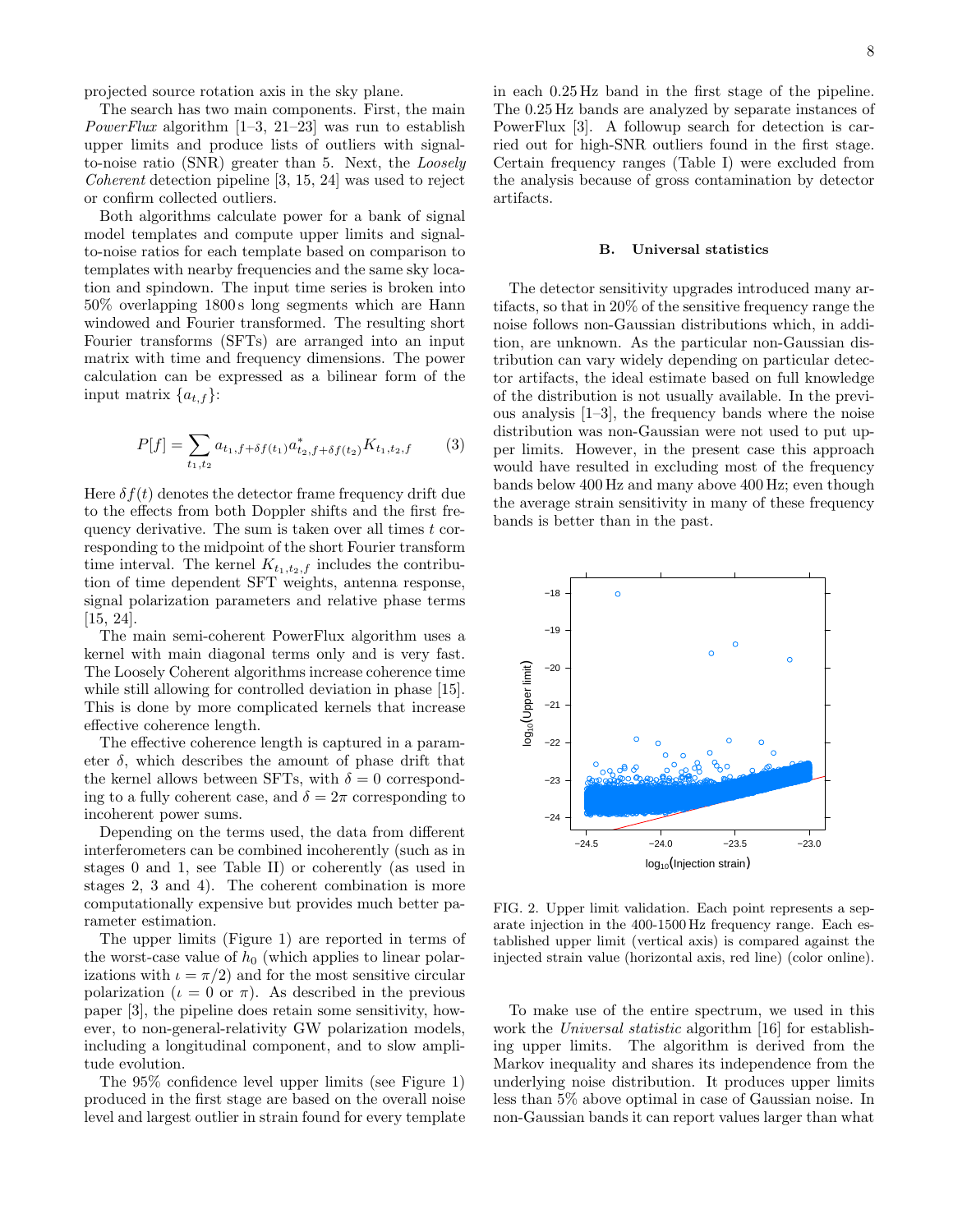| Category                                                           | Description |
|--------------------------------------------------------------------|-------------|
| First harmonic of violin modes $343.25-343.75$ Hz, $347-347.25$ Hz |             |
| Second harmonic of violin modes 686.25-687.5 Hz                    |             |
| Third harmonic of violin modes 1031.00-1031.25 Hz                  |             |

TABLE I. Frequency regions excluded from upper limit analysis. "Violin modes" are resonant vibrations of the wires which suspend the many mirrors of the interferometer.

would be obtained if the distribution were known, but the upper limits are always at least 95% valid. Figure 2 shows results of an injection run performed as described in [3]. Correctly established upper limits are above the red line.

#### C. Detection pipeline

The detection pipeline used in [3] was extended with additional stages (see Table II) to winnow the larger number of initial outliers, expected because of non-Gaussian artifacts and larger initial search space. This detection pipeline was also used in the search of the Orion spur [4].

The initial stage (marked 0) scans the entire sky with semi-coherent algorithm that computes weighted sums of powers of 1800 s Hann-windowed SFTs. These power sums are then analyzed to identify high-SNR outliers. A separate algorithm uses universal statistics [16] to establish upper limits.

The entire dataset was partitioned into 7 segments of equal length and power sums were produced independently for any contiguous combinations of these stretches. As in [4] the outlier identification was performed independently in each stretch.

High-SNR outliers were subject to a coincidence test. For each outlier with  $SNR > 7$  in the combined H1 and L1 data, we required there to be outliers in the individual detector data that had  $SNR > 5$ , matching the parameters of the combined-detector outlier within a distance of  $0.03 \text{ rad} \cdot 400 \text{ Hz}/f$  on the sky,  $2 \text{ mHz}$  in frequency, and  $3 \times 10^{-10}$  Hz/s in spindown. However, the combined-detector SNR could not be lower than either single-detector SNR.

The identified outliers using combined data are then passed to followup stage using Loosely Coherent algorithm [15] with progressively tighter phase coherence parameters  $\delta$ , and improved determination of frequency, spindown and sky location.

As the initial stage 0 only sums powers it does not use relative phase between interferometers, which results in some degeneracy between sky position, frequency and spindown. The first Loosely Coherent followup stage also combines interferometer powers incoherently, but demands greater temporal coherence (smaller  $\delta$ ) within each interferometer, which should boost SNR of viable outiers by at least 20%. Subsequent stages use data coherently providing tighter bounds on outlier location.

The testing of the pipeline was done above 400 Hz and included both Gaussian and non-Gaussian bands. We focused on high frequency performance because preliminary S6 data indicated the sensitivity at low frequencies was unlikely to improve over S5 results due to detector artifacts.



FIG. 3. Injection recovery in frequency bands above 400 Hz. The injected strain divided by the upper limit in this band (before injection) is shown on the horizontal axis. The percentage of surviving injections is shown on the vertical axis, with horizontal line drawn at 95% level. Stage 0 is the output of the coincidence test after the initial semi-coherent search. (color online).

The followup code was tested to recover 95% of injections 50% above the upper limit level assuming uniform distribution of injection frequency. (Figure 3). Recovery of signals injected into frequency bands which exhibits non-Gaussian noise was 75% (Figure 4). Our recovery criterion demanded that an outlier close to the true injection location (within 2 mHz in frequency f,  $3\times10^{-10}$  Hz/s in spindown and  $12 \text{ rad·Hz}/f$  in sky location) be found and successfully pass through all stages of the detection pipeline. As each stage of the pipeline only passes outliers with an increase in SNR, this resulted in an outlier that strongly stood out above the background, with good estimates of the parameters of the underlying signal.

It should be noted that the injection recovery curve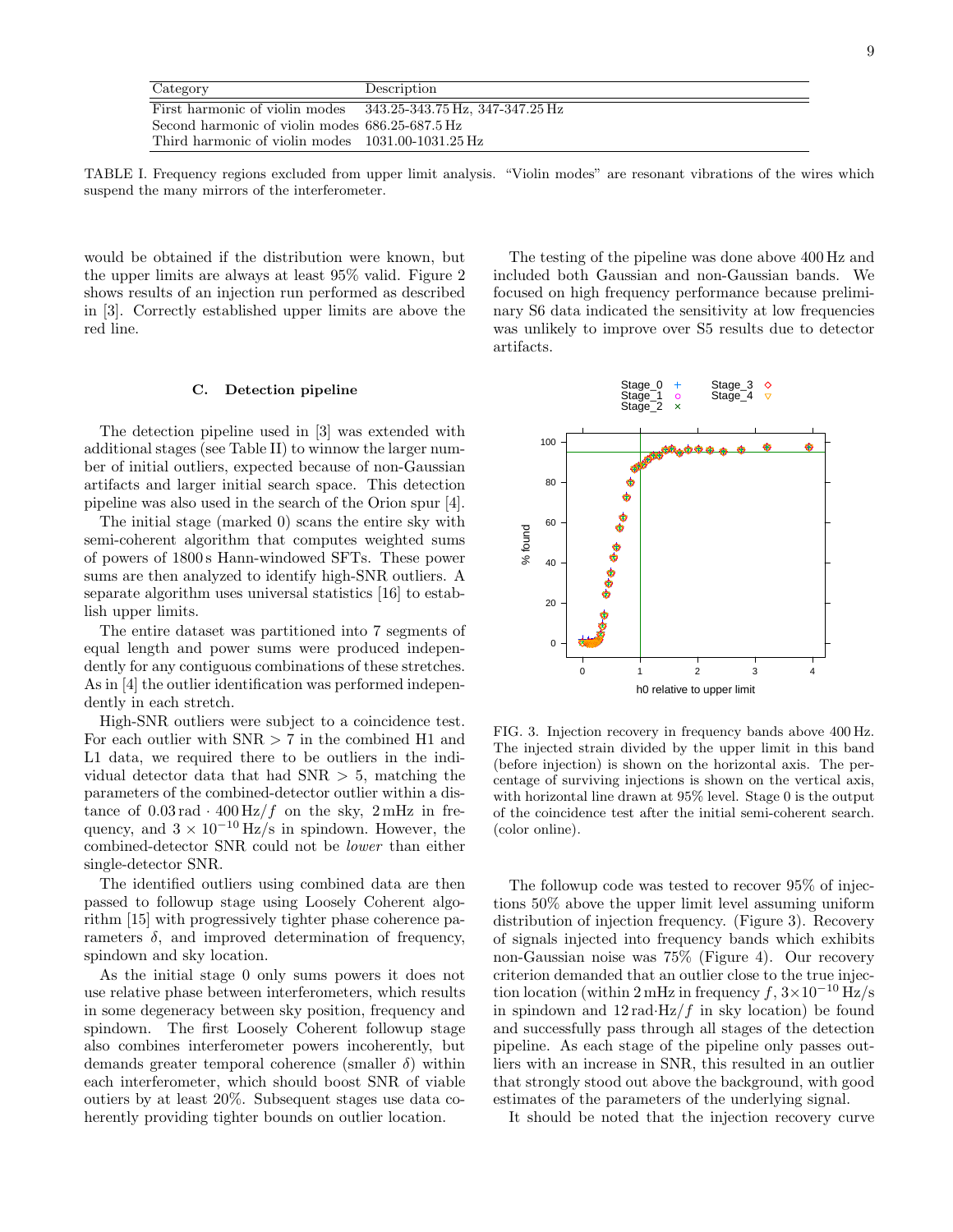|                | Stage Instrument sum              |         |                       |      | Phase coherence Spindown step Sky refinement Frequency refinement SNR increase |    |
|----------------|-----------------------------------|---------|-----------------------|------|--------------------------------------------------------------------------------|----|
|                |                                   | rad     | Hz/s                  |      |                                                                                |    |
|                |                                   |         |                       |      |                                                                                |    |
| $\overline{0}$ | Initial/upper limit semi-coherent | ΝA      | $2 \times 10^{-10}$   |      | 1/2                                                                            | ΝA |
|                | incoherent                        | $\pi/2$ | $1.0 \times 10^{-10}$ | /4   | 1/8                                                                            | 20 |
| 2              | coherent                          | $\pi/2$ | $5.0 \times 10^{-11}$ | 1/4  | 1/8                                                                            |    |
| 3              | coherent                          | $\pi/4$ | $2.5 \times 10^{-11}$ | 1/8  | 1/16                                                                           | 12 |
| $\overline{4}$ | coherent                          | $\pi/8$ | $5.0 \times 10^{-12}$ | 1/16 | 1/32                                                                           | 12 |

TABLE II. Analysis pipeline parameters. Starting with stage 1, all stages used the Loosely Coherent algorithm for demodulation. The sky and frequency refinement parameters are relative to values used in the semicoherent PowerFlux search.



FIG. 4. Injection recovery in non-Gaussian bands above 400 Hz. The injected strain divided by the upper limit in this band (before injection) is shown on the horizontal axis. The percentage of surviving injections is shown on the vertical axis, with horizontal line drawn at 75% level. (color online)

in Figure 3 passes slightly below the 95% level for  $h_0$ equal to the upper limit. However, the upper limits are based on power levels measured by stage 0, independent of any follow-up criteria. That is, we can say with 95% confidence that a signal above the upper limit level is inconsistent with the observed power, even though such a (hypothetical) signal might not pass all of our followup criteria to be "detected". The main reason that these injections fail to be detected is the different sensitivities of the H1 and L1 detectors. When one interferometer is less sensitive sensitive we can still set a good upper limit, but the initial coincidence criteria requires that an outlier be marginally seen in both interferometers. In the previous analysis [3] the interferometers had similar sensitivity and the curve passed through the intersection of the green lines (horizontal axis value of 1, vertical axis value of 95%).

#### D. Gaussian false alarm event rate

The computation of the false alarm rate for the outliers passing all stages of the pipeline is complicated by the fact that most outliers are caused by instrumental artifacts for which we do not know the underlying probability distribution. In principle, one could repeat the analysis many times using non-physical frequency shifts (which would exclude picking up a real signal by accident) in order to obtain estimates of false alarm rate, but this approach is very computationally expensive. Even assuming a perfect Gaussian background, it is difficult to analytically model the pipeline in every detail to obtain an accurate estimate of the false alarm rate, given the gaps in interferometer operations and non-stationary noise.

Instead, following [4], we compute a figure of merit that overestimates the actual Gaussian false alarm event rate. We simplify the problem by assuming that the entire analysis was carried out with the resolution of the very last stage of follow-up and we are merely triggering on the SNR value of the last stage. This is extremely conservative as we ignore the consistency requirements that allow the outlier to proceed from one stage of the pipeline to the next; the actual false alarm rate could be lower.

The SNR of each outlier is computed relative to the Loosely Coherent power sum for 501 frequency bins spaced at 1/1800 Hz intervals (including the outlier) but with all the other signal parameters held constant. The spacing assures that correllations between neighboring sub-bins do not affect the statistics of the power sum.

To simplify computation we assume that we are dealing with a simple  $\chi^2$  distribution with the number of degrees of freedom given by the timebase divided by the coherence length and multiplied by a conservative duty factor reflecting interferometer uptime and the worst-case weights from linearly-polarized signals.

Thus to find the number  $N$  of degrees of freedom we will use the formula

$$
N \approx \frac{\text{timebase} \cdot \delta \cdot \text{duty factor}}{1800 \text{ s} \cdot 2\pi} \tag{4}
$$

with the duty factor taken to be 0.125 and  $\delta$  giving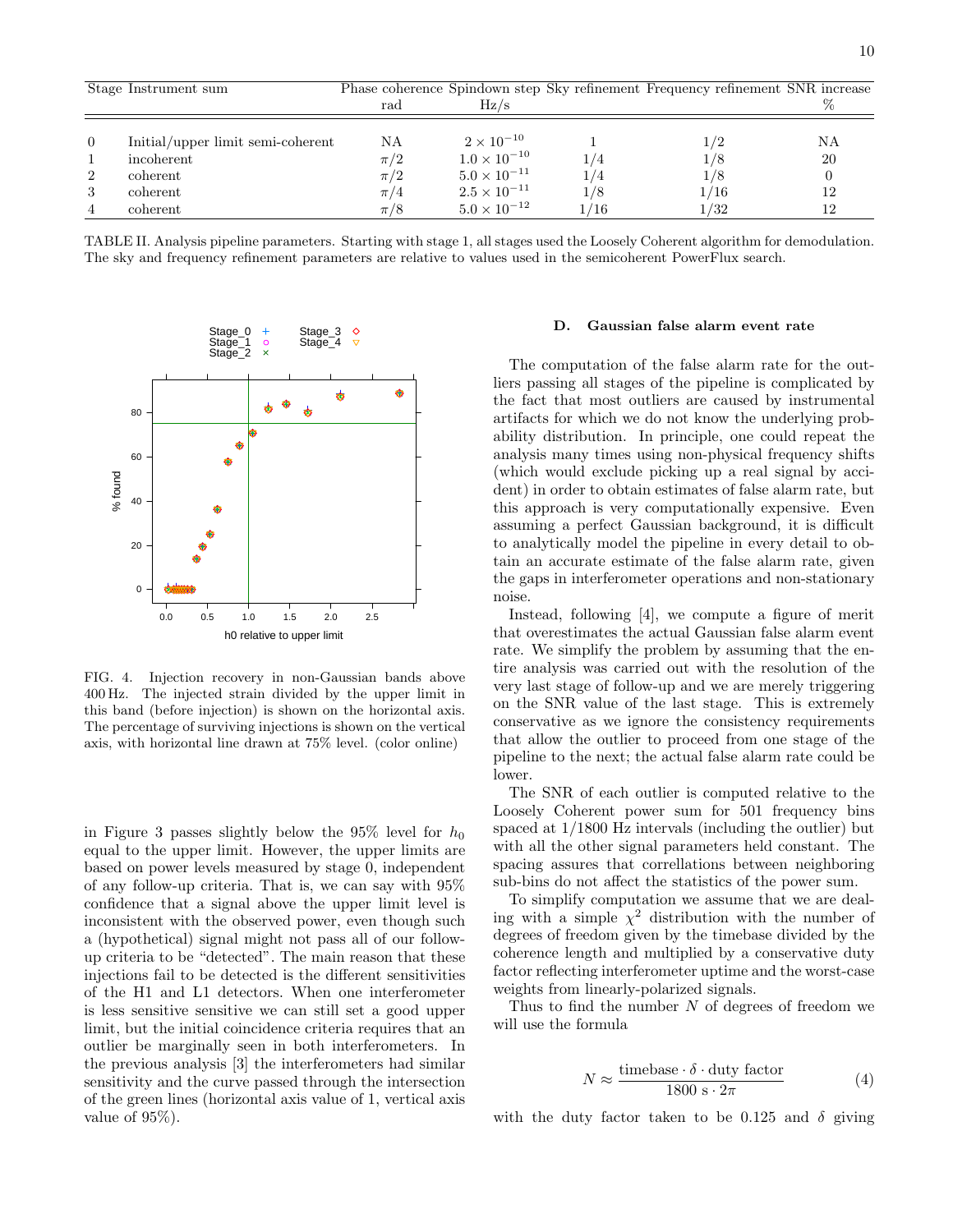the phase coherence parameter of the Loosely Coherent search. The duty factor was chosen to allow for only 50% interferometer uptime and only one quarter of the data receiving high weights from our procedure, which weights the contribution of data inversely as the square of the estimated noise [21, 22].

Thus we define the outlier figure of merit describing Gaussian false alarm (GFA) event rate as

$$
GFA = K \cdot P_{\chi^2} \left( N + \text{SNR} \cdot \sqrt{2N}; N \right) \tag{5}
$$

where N defines the number of degrees of freedom as given by equation 4,  $P_{\chi^2}(x; N)$  gives the probability for a  $\chi^2$  distribution with N degrees of freedom to exceed x, and  $K = 1.3 \times 10^{14}$  is the estimated number of templates.

We point out that the GFA is overly conservative when applied to frequency bands with Gaussian noise, but is only loosely applicable to bands with detector artifacts, which can affect both the estimate of the number of degrees of freedom of the underlying distribution and the assumption of uncorrelated underlying noise.



IV. RESULTS

FIG. 5. Parameter space covered in the analysis. Einstein@Home searches use longer coherence times than PowerFlux, with better sensitivity to narrow band signals. The results for area marked "PowerFlux S6" are reported in this paper. (color online)

The PowerFlux algorithm and Loosely Coherent method compute power estimates for gravitational waves in a given frequency band for a fixed set of templates. The template parameters usually include frequency, first frequency derivative and sky location.

Since the search target is a rare monochromatic signal, it would contribute excess power to one of the frequency bins after demodulation. The upper limit on the maximum excess relative to the nearby power values can then be established. For this analysis we use a universal statistic [16] that places conservative 95% confidence level upper limits for an arbitrary statistical distribution of noise power. The universal statistic has been designed to provide close to optimal values in the common case of Gaussian distribution.

The PowerFlux algorithm and Loosely Coherent method have been described in detail in [1, 2, 15, 21– 23].

Most natural sources are expected to have negative first frequency derivative, as the energy lost in gravitational or electromagnetic waves would make the source spin more slowly. The frequency derivative can be positive when the source is affected by a strong slowlyvariable Doppler shift, such as due to a long-period orbit.

The large gap in data taking due to installation of Advanced LIGO interferometers provided an opportunity to cover an extended parameter space (Figure 5). With respect to previous searches, we have chosen to explore comprehensively both negative and positive frequency derivatives to avoid missing any unexpected sources in our data.

The upper limits obtained in the search are shown in figure 1. The numerical data for this plot can be obtained separately [20]. The upper (yellow) curve shows the upper limits for a worst-case (linear) polarizations when the smallest amount of gravitational energy is projected towards Earth. The lower curve shows upper limits for an optimally oriented source. Because of the day-night variability of the interferometer sensitivity due to anthropogenic noise, the linearly polarized sources are more susceptible to detector artifacts, as the detector response to such sources varies with the same period. The neighborhood of 60 Hz harmonics is shown as circles for worst case upper limits and dots for circular polarization upper limits. Thanks to the use of universal statistic they do represent valid values even if contaminated by human activity.

Each point in figure 1 represents a maximum over the sky: only a small excluded portion of the sky near ecliptic poles that is highly susceptible to detector artifacts, due to stationary frequency evolution produced by the combination of frequency derivative and Doppler shifts. The exclusion procedure is described in [3] and applied to 0.033% of the sky over the entire run.

A few frequency bands shown in Table I were so contaminated that every SFT was vetoed by data conditioning code and the analysis terminated before reaching universal statistic stage. While the universal statistic could have established upper limits with veto turned off, we opted to simply exclude these bands, as the contamination would raise upper limits to be above physically interesting values.

If one assumes that the source spindown is solely due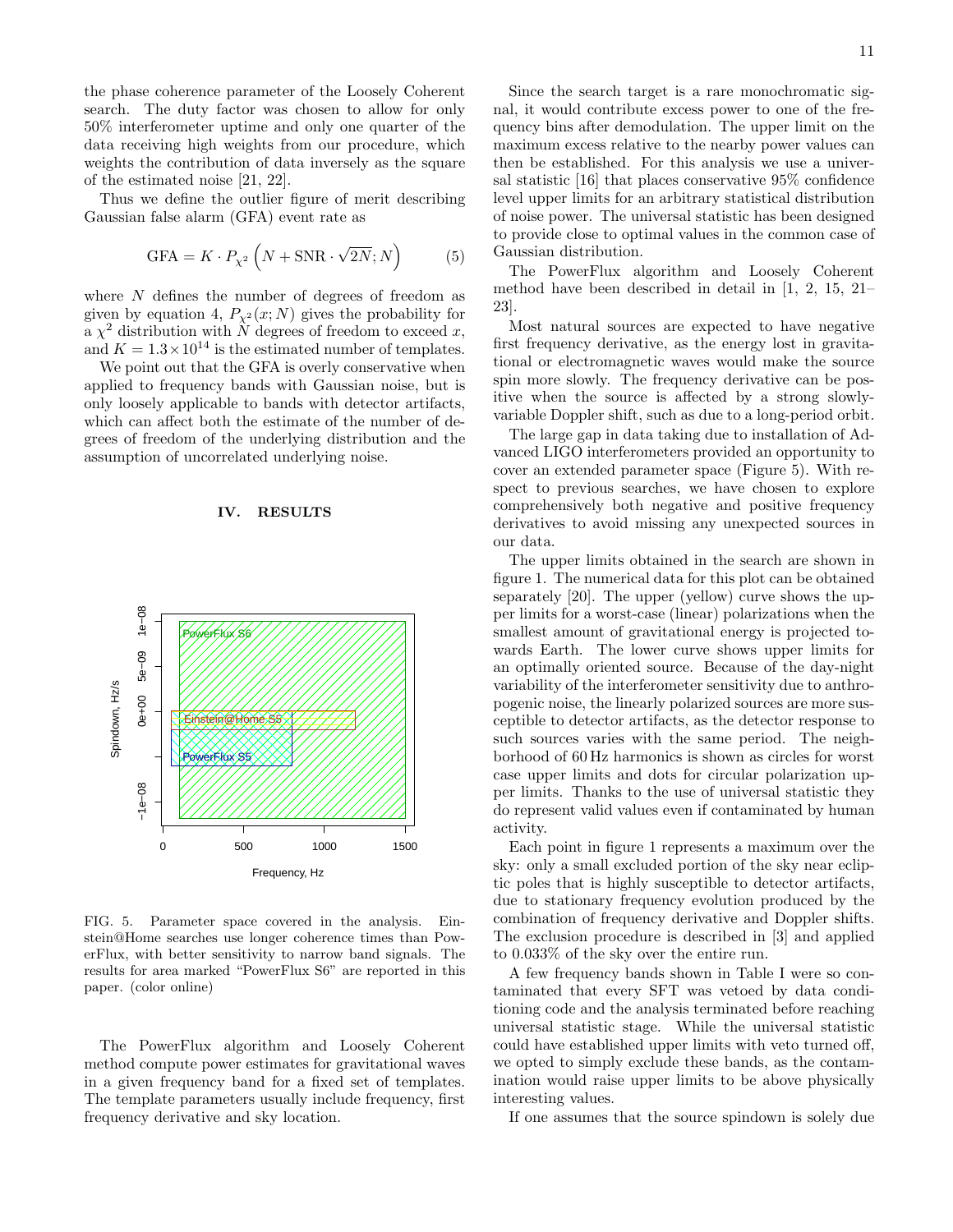to emission of gravitational waves, then it is possible to recast upper limits on source amplitude as a limit on source ellipticity. Figure 6 shows the reach of our search under different assumptions on source distance. Superimposed are lines corresponding to sources of different ellipticities.



FIG. 6. Range of the PowerFlux search for neutron stars spinning down solely due to gravitational radiation. This is a superposition of two contour plots. The grey and red solid lines are contours of the maximum distance at which a neutron star could be detected as a function of gravitational-wave frequency  $f$  and its derivative  $f$ . The dashed lines are contours of the corresponding ellipticity  $\epsilon(f, f)$ . The fine dotted line marks the maximum spindown searched. Together these quantities tell us the maximum range of the search in terms of various populations (see text for details) (color online).

The detection pipeline produced 16 outliers (Table III). Each outlier is identified by a numerical index. We report SNR, decimal logarithm of Gaussian false alarm rate, as well as frequency, spindown and sky location.

The "Segment" column describes the persistence of the outlier through the data, and specified which contiguous subset of the 7 equal partitions of the timespan contributed most significantly to the outlier: see [4] for details. A continuous signal will normally have [0,6] in this column (similar contribution from all 7 segments), or on rare occasions  $[0,5]$  or  $[1,6]$ . Any other range is indicative of a non-continuous signal or artifact.

During the S6 run several simulated pulsar signals were injected into the data by applying a small force to the interferometer mirrors. Several outliers were due to such hardware injections (Table IV). The full list of injections including those too weak to be found by an all-sky search can be found in [25]. The hardware injection ip3 was exceptionally strong with a clear signature even in non-Gaussian band.

The recovery of the injections gives us confidence that

no potential signal were missed. Manual followup has shown non-injection outliers to be caused by pronounced detector artifacts.

#### **CONCLUSIONS**

We have performed the most sensitive all-sky search to date for continuous gravitational waves in the range 100-1500 Hz. We explored both positive and negative spindowns and placed upper limits on expected and unexpected sources. At the highest frequencies we are sensitive to neutron stars with an equatorial ellipticity as small as  $8 \times 10^{-7}$  and as far away as 1 kpc for favorable spin orientations. The use of a universal statistic allowed us to place upper limits on both Gaussian and non-Gaussian frequency bands. The maximum ellipticity a neutron star can theoretically support is at least  $1 \times 10^{-5}$  according to [26, 27]. Our results exclude such maximally deformed pulsars above 200 Hz pulsar rotation frequency (400 Hz gravitational frequency) within 1 kpc.

A detection pipeline based on a Loosely Coherent algorithm was applied to outliers from our search. This pipeline was demonstrated to be able to detect simulated signals at the upper limit level for both Gaussian and non-Gaussian bands. Several outliers passed all stages of the coincidence pipeline; their parameters are shown in table III. However, manual examination revealed no true pulsar signals.

#### VI. ACKNOWLEDGMENTS

The authors gratefully acknowledge the support of the United States National Science Foundation (NSF) for the construction and operation of the LIGO Laboratory and Advanced LIGO as well as the Science and Technology Facilities Council (STFC) of the United Kingdom, the Max-Planck-Society (MPS), and the State of Niedersachsen/Germany for support of the construction of Advanced LIGO and construction and operation of the GEO600 detector. Additional support for Advanced LIGO was provided by the Australian Research Council. The authors gratefully acknowledge the Italian Istituto Nazionale di Fisica Nucleare (INFN), the French Centre National de la Recherche Scientifique (CNRS) and the Foundation for Fundamental Research on Matter supported by the Netherlands Organisation for Scientific Research, for the construction and operation of the Virgo detector and the creation and support of the EGO consortium. The authors also gratefully acknowledge research support from these agencies as well as by the Council of Scientific and Industrial Research of India, Department of Science and Technology, India, Science & Engineering Research Board (SERB), India, Ministry of Human Resource Development, India, the Spanish Ministerio de Economía y Competitividad, the Conselleria d'Economia i Competitivitat and Conselleria d'Educació, Cultura i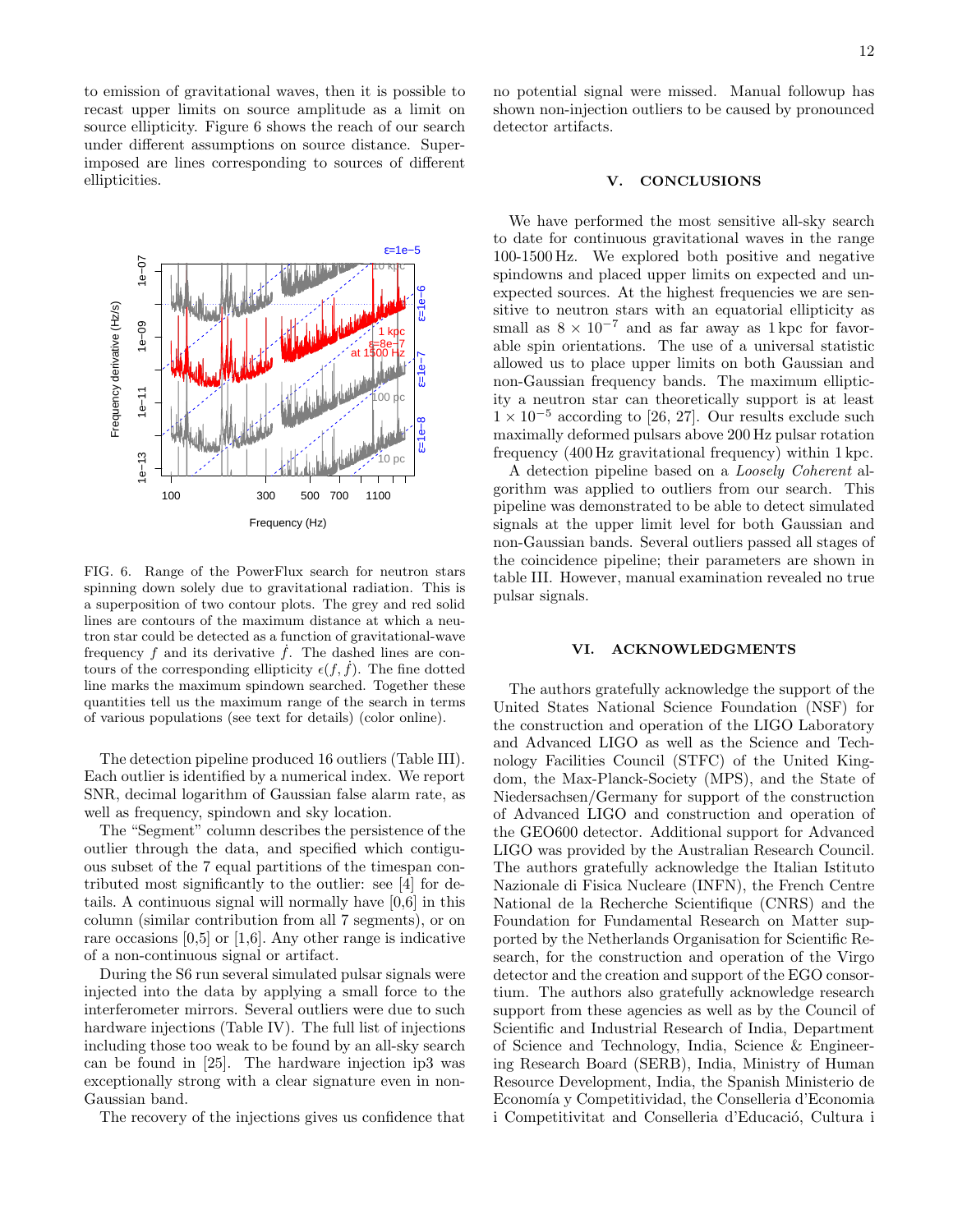| $\rm{Idx}$ | SNR  |         |        |            |           |         |              | $log_{10}$ (GFA) Segment Frequency Spindown RA <sub>J2000</sub> DEC <sub>J2000</sub> Description |
|------------|------|---------|--------|------------|-----------|---------|--------------|--------------------------------------------------------------------------------------------------|
|            |      |         |        | Hz         | nHz/s     | degrees | degrees      |                                                                                                  |
|            | 3331 | $-9360$ | [0, 6] | 192.49269  | $-8.650$  | 351.371 | $-33.342$    | Hardware injection ip8                                                                           |
| 21         | 1329 | $-3114$ | [1, 5] | 108.85717  | $-0.000$  | 178.417 | $-33.400$    | Hardware injection ip3.                                                                          |
|            |      |         |        |            |           |         |              | Non Gaussian, disturbed H1 spectrum                                                              |
| 42         | 957  | $-2622$ | [0, 6] | 575.16354  | 0.005     | 215.261 | 3.370        | Hardware injection ip2                                                                           |
| 69         | 112  | $-196$  | [0,3]  | 397.51894  | $-0.115$  | 271.698 | 67.257       | Non Gaussian, Line in H1, disturbed spectrum in L1                                               |
| 72         | 93   | $-78$   | [4,4]  | 1397.76097 | $-11.220$ | 296.704 | $-16.069$    | Induced by loud hardware injection ip4,                                                          |
|            |      |         |        |            |           |         |              | Non Gaussian, highly disturbed H1+L1 spectra                                                     |
| 76         | 82   | $-162$  | [0, 5] | 1145.20043 | 0.400     | 90.936  | $-67.610$    | Highly disturbed H1 spectrum, stationary line area                                               |
| 79         | 64   | $-98$   | [1,4]  | 566.08359  | $-4.850$  | 91.028  | 86.915       | Line in $H1$ at $566.085$ $Hz$                                                                   |
| 81         | 54   | $-68$   | [2,4]  | 704.03500  | 4.110     | 117.932 | 50.411       | Disturbed H1 and L1 spectrum                                                                     |
| 82         | 48   | $-86$   | [0, 6] | 1220.74448 | $-1.120$  | 223.413 | $^{-20.502}$ | Hardware injection ip7, sloping H1 and L1 spectra                                                |
| 83         | 48   | $-73$   | [0,4]  | 140.41014  | $-0.010$  | 270.298 | 66.821       | Highly disturbed H1 spectrum, stationary line area                                               |
| 94         | 36   | $-44$   | [0,3]  | 192.65413  | 9.270     | 145.440 | 10.439       | Induced by loud hardware injection ip8                                                           |
| 95         | 35   | $-28$   | [2, 3] | 250.01082  | 2.750     | 247.459 | $-76.842$    | Lines in H1 and L1, Non Gaussian                                                                 |
| 101        | 19   | $-13$   | [2, 6] | 1145.30312 | 8.515     | 196.471 | 33.778       | Highly disturbed H1 spectrum                                                                     |
| 102        | 18   | $-12$   | [0, 4] | 1397.91328 | 1.070     | 42.627  | 32.827       | Induced by loud hardware injection ip4,                                                          |
|            |      |         |        |            |           |         |              | Non Gaussian, highly disturbed H1+L1 spectra                                                     |
| 103        | 17   | $-4$    | [3, 4] | 1143.41710 | $-2.455$  | 107.611 | $-56.347$    | Highly disturbed H1 spectrum                                                                     |
| 107        | 14   | $-0$    | [2, 3] | 451.47993  | $-10.880$ | 49.317  | 33.890       | Line in $H1$ at $451.5$ $Hz$                                                                     |

TABLE III. Outliers that passed detection pipeline. Only the highest-SNR outlier is shown for each 0.1 Hz frequency region. Outliers marked with "line" had strong narrowband disturbances identified near the outlier location. Outliers marked as "non Gaussian" were identified as having non Gaussian statistics in their power sums, often due to a very steeply sloping spectrum. GFA is the Gaussian false alarm figure of merit described in Sec. III D. Segment column reports the set of contiguous segments of the data that produced the outlier, as described in IV. Frequencies are converted to epoch GPS 961577021.

|     | Label Frequency | Spindown                                    | RA <sub>J2000</sub>           | DEC <sub>J2000</sub> |
|-----|-----------------|---------------------------------------------|-------------------------------|----------------------|
|     | Hz              | nHz/s                                       | degrees                       | degrees              |
| ip2 | 575.16354       | $-1.37 \times 10^{-4}$ 215.25617            |                               | 3.4440               |
| ip3 | 108.85716       | $-1.46 \times 10^{-8}$ 178.37257 $-33.4366$ |                               |                      |
| ip4 | 1397.831947     |                                             | $-25.4$ 4.88671 $-12.4666$    |                      |
| ip7 | 1220.744496     |                                             | $-1.12$ 223.42562 $-20.4506$  |                      |
| ip8 | 192.492709      |                                             | $-0.865$ 351.38958 $-33.4185$ |                      |

TABLE IV. Parameters of hardware-injected simulated signals detected by PowerFlux (epoch GPS 961577021).

Universitats of the Govern de les Illes Balears, the National Science Centre of Poland, the European Commission, the Royal Society, the Scottish Funding Council, the Scottish Universities Physics Alliance, the Hungarian Scientific Research Fund (OTKA), the Lyon Institute of Origins (LIO), the National Research Foundation of Korea, Industry Canada and the Province of Ontario through the Ministry of Economic Development and Innovation, the Natural Science and Engineering Research Council Canada, Canadian Institute for Advanced Research, the Brazilian Ministry of Science, Technology, and Innovation, Fundação de Amparo à Pesquisa do Estado de S˜ao Paulo (FAPESP), Russian Foundation for Basic Research, the Leverhulme Trust, the Research Corporation, Ministry of Science and Technology (MOST), Taiwan and the Kavli Foundation. The authors gratefully acknowledge the support of the NSF, STFC, MPS, INFN, CNRS and the State of Niedersachsen/Germany for provision of computational resources.

This document has been assigned LIGO Laboratory

document number LIGO-P1500219-v19.